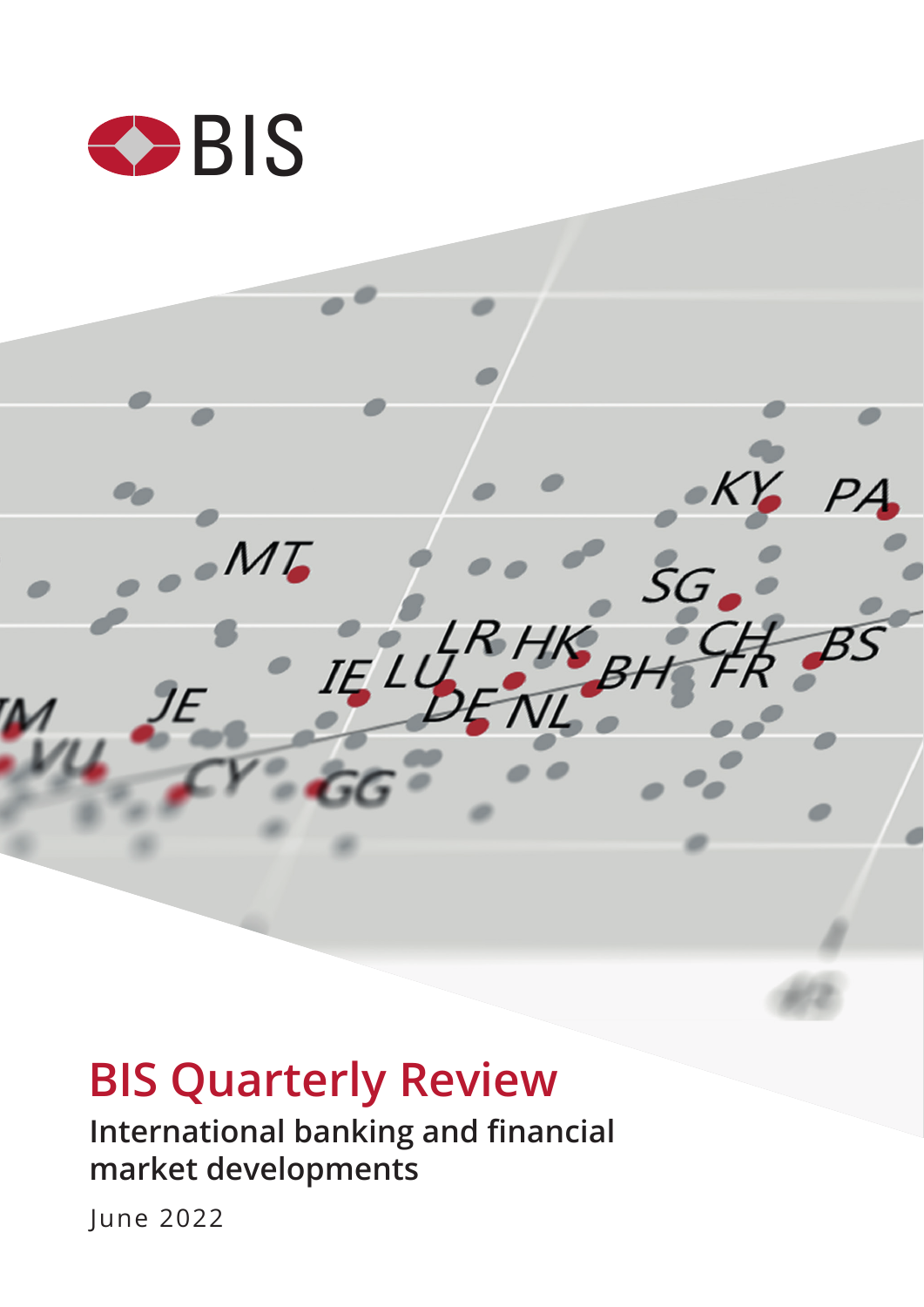BIS Quarterly Review Monetary and Economic Department

Editorial Committee:

Claudio Borio Stijn Claessens Benoît Mojon Hyun Song Shin Nikola Tarashev

General queries concerning this commentary should be addressed to Nikola Tarashev (tel +41 61 280 9213, e-mail: [nikola.tarashev@bis.org\)](mailto:nikola.tarashev@bis.org), queries concerning specific parts to the authors, whose details appear at the head of each section.



*© Bank for International Settlements 2022. All rights reserved. Brief excerpts may be reproduced or translated provided the source is stated.* 

ISSN 1683-0121 (print) ISSN 1683-013X (online)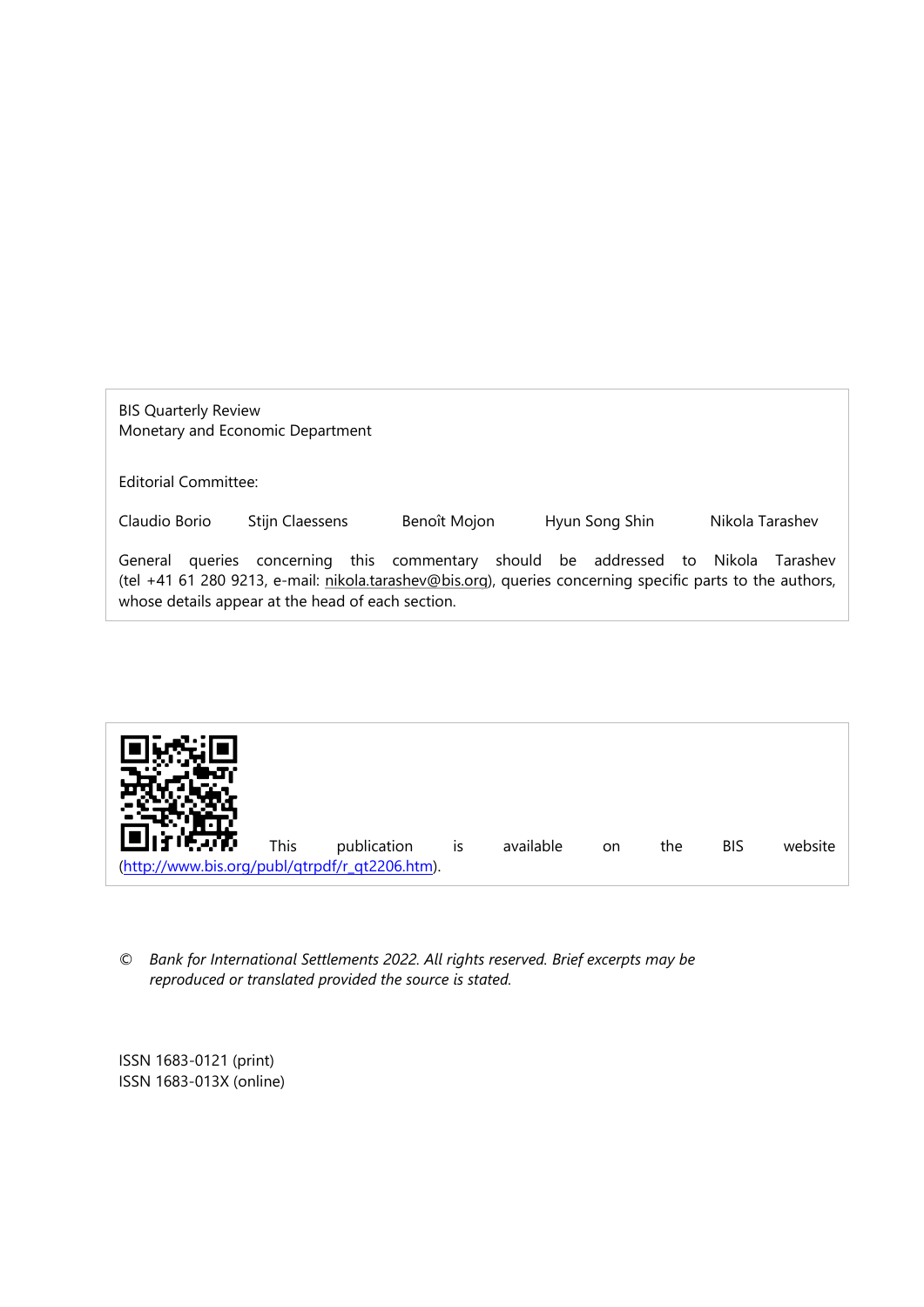# BIS Quarterly Review

# June 2022

# International banking and financial market developments

| Box: What distinguishes cross-border financial                        |  |
|-----------------------------------------------------------------------|--|
|                                                                       |  |
|                                                                       |  |
|                                                                       |  |
| Box: Russia's pre-war position in the international banking system 17 |  |

#### Notations used in this Review

| billion  | thousand million                     |
|----------|--------------------------------------|
| e        | estimated                            |
| lhs, rhs | left-hand scale, right-hand scale    |
| Ŝ.       | US dollar unless specified otherwise |
|          | not available                        |
|          | not applicable                       |
|          | nil or negligible                    |

Differences in totals are due to rounding.

The term "country" as used in this publication also covers territorial entities that are not states as understood by international law and practice but for which data are separately and independently maintained.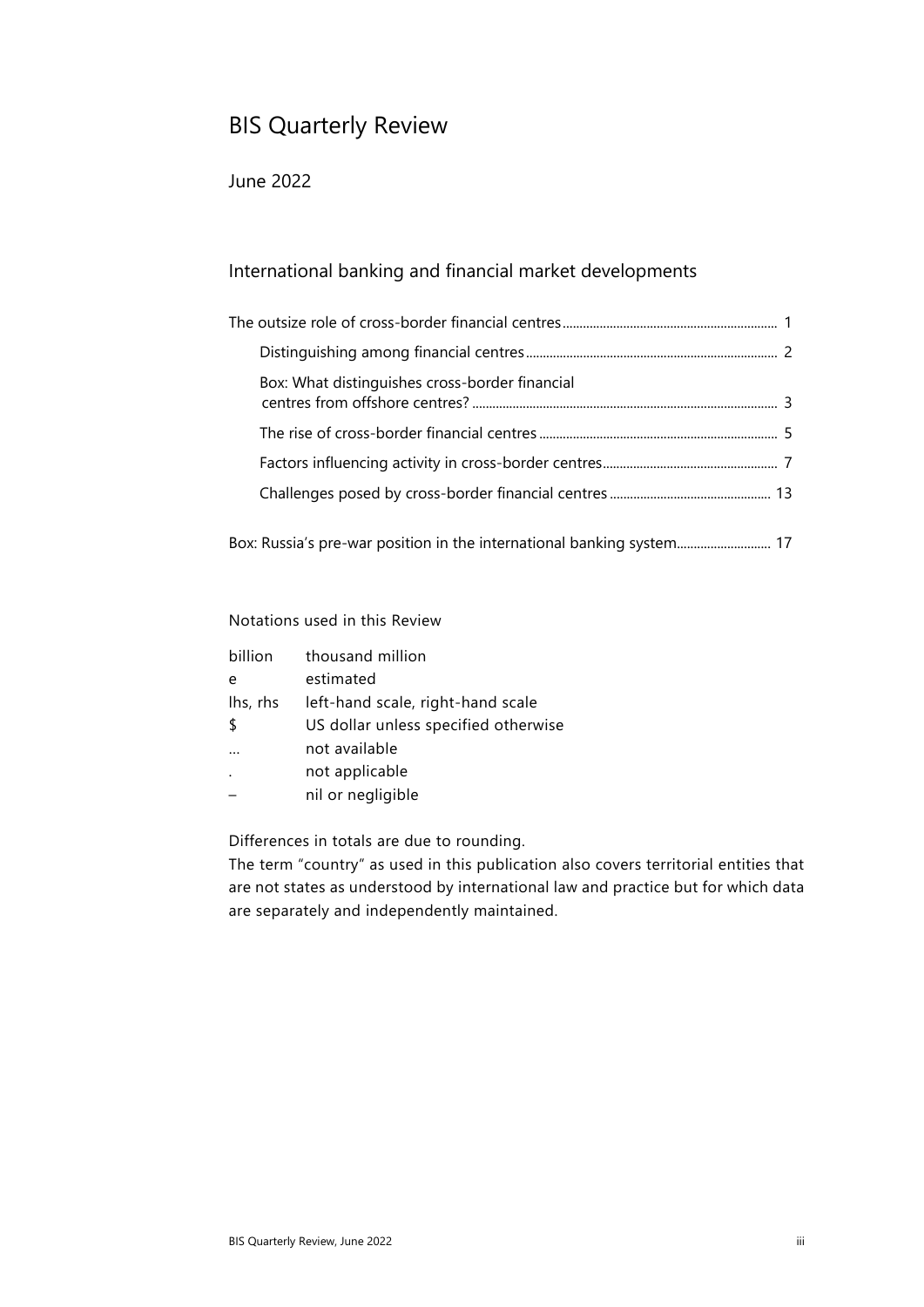# Abbreviations

## Currencies

| <b>ALL</b> | Albanian lek            | <b>MXN</b> | Mexican peso                      |
|------------|-------------------------|------------|-----------------------------------|
| <b>ARS</b> | Argentine peso          | <b>MXV</b> | Mexican unidad de inversión (UDI) |
| <b>AUD</b> | Australian dollar       | <b>MYR</b> | Malaysian ringgit                 |
| <b>BGN</b> | <b>Bulgarian lev</b>    | <b>NAD</b> | Namibian dollar                   |
| <b>BHD</b> | Bahraini dinar          | <b>NGN</b> | Nigerian naira                    |
| <b>BRL</b> | Brazilian real          | <b>NOK</b> | Norwegian krone                   |
| CAD        | Canadian dollar         | <b>NZD</b> | New Zealand dollar                |
| <b>CHF</b> | Swiss franc             | OTH        | All other currencies              |
| <b>CLP</b> | Chilean peso            | <b>PEN</b> | Peruvian sol                      |
| CNY (RMB)  | Chinese yuan (renminbi) | PHP        | Philippine peso                   |
| COP        | Colombian peso          | <b>PLN</b> | Polish zloty                      |
| <b>CZK</b> | Czech koruna            | <b>RON</b> | Romanian leu                      |
| <b>DKK</b> | Danish krone            | <b>RUB</b> | Russian rouble                    |
| <b>EUR</b> | euro                    | <b>SAR</b> | Saudi riyal                       |
| GBP        | pound sterling          | <b>SEK</b> | Swedish krona                     |
| <b>HKD</b> | Hong Kong dollar        | SGD        | Singapore dollar                  |
| <b>HUF</b> | Hungarian forint        | <b>THB</b> | Thai baht                         |
| <b>IDR</b> | Indonesian rupiah       | <b>TRY</b> | Turkish lira                      |
| <b>ILS</b> | Israeli new shekel      | <b>TWD</b> | New Taiwan dollar                 |
| <b>INR</b> | Indian rupee            | <b>USD</b> | US dollar                         |
| <b>ISK</b> | Icelandic króna         | <b>VES</b> | bolívar soberano                  |
| <b>JPY</b> | Japanese yen            | <b>VND</b> | Vietnamese dong                   |
| <b>KRW</b> | Korean won              | <b>XOF</b> | CFA franc (BCEAO)                 |
| <b>MAD</b> | Moroccan dirham         | ZAR        | South African rand                |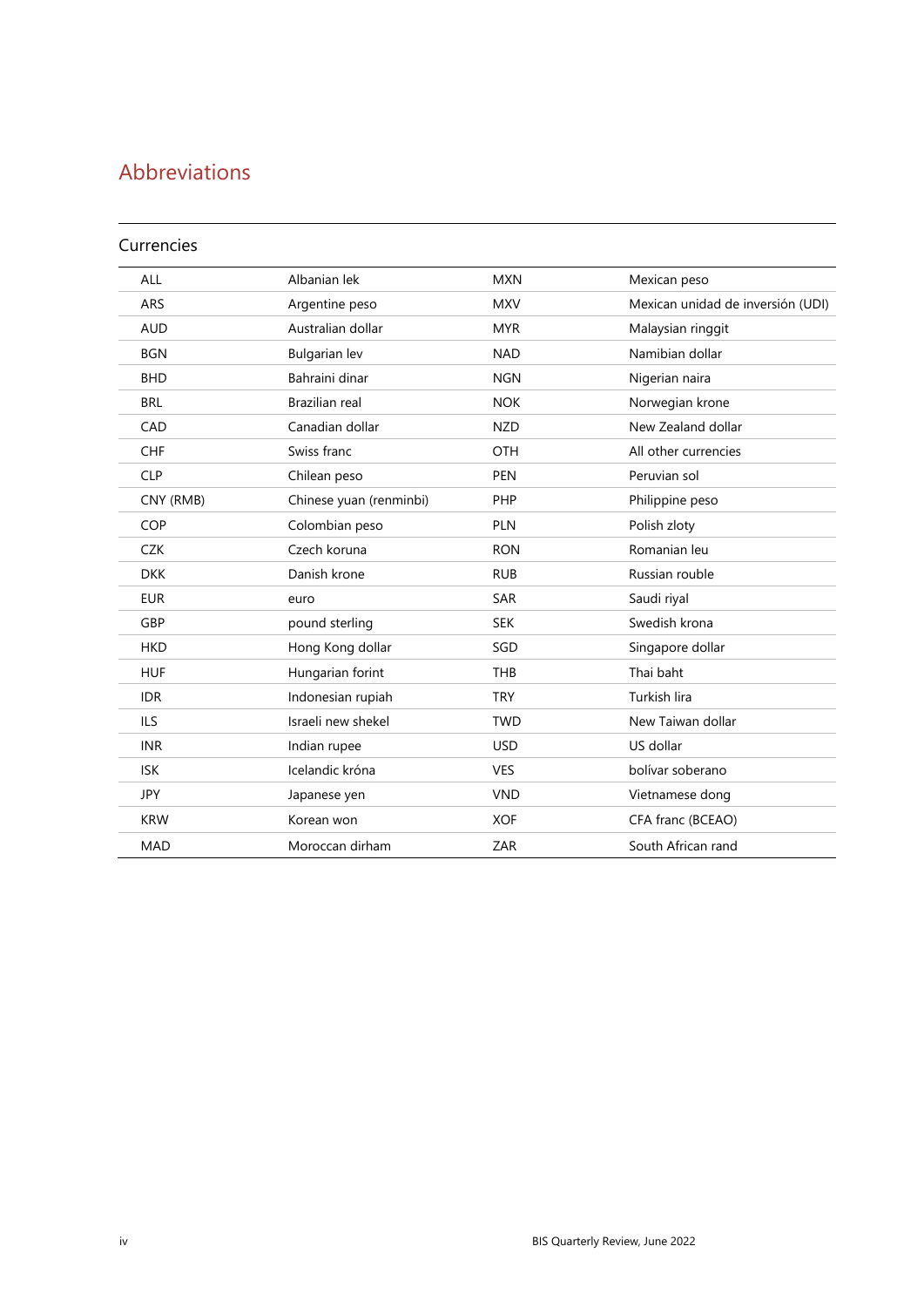## Countries

| AE                                       | <b>United Arab Emirates</b>      | CY               | Cyprus             |
|------------------------------------------|----------------------------------|------------------|--------------------|
| AF                                       | Afghanistan                      | CZ               | Czech Republic     |
| AL                                       | Albania                          | DE               | Germany            |
| AM                                       | Armenia                          | DJ               | Djibouti           |
| AO                                       | Angola                           | DK               | Denmark            |
| AR                                       | Argentina                        | <b>DM</b>        | Dominica           |
| AT                                       | Austria                          | DO               | Dominican Republic |
| AU                                       | Australia                        | DZ               | Algeria            |
| AZ                                       | Azerbaijan                       | EA               | euro area          |
| BA                                       | Bosnia and Herzegovina           | EC               | Ecuador            |
| <b>BD</b>                                | Bangladesh                       | EE               | Estonia            |
| BE                                       | Belgium                          | EG               | Egypt              |
| BF                                       | <b>Burkina Faso</b>              | ER               | Eritrea            |
| BG                                       | Bulgaria                         | ES               | Spain              |
| BH                                       | Bahrain                          | ET               | Ethiopia           |
| BI                                       | Burundi                          | FI.              | Finland            |
| BJ                                       | Benin                            | FJ               | Fiji               |
| BM                                       | Bermuda                          | FO               | Faeroe Islands     |
| <b>BN</b>                                | <b>Brunei</b>                    | <b>FR</b>        | France             |
| <b>BO</b>                                | <b>Bolivia</b>                   | GA               | Gabon              |
| <b>BR</b>                                | Brazil                           | GB               | United Kingdom     |
| <b>BS</b>                                | The Bahamas                      | GD               | Grenada            |
| BT                                       | Bhutan                           | GE               | Georgia            |
| <b>BW</b>                                | <b>British West Indies</b>       | GH               | Ghana              |
| BY                                       | <b>Belarus</b>                   | GN               | Guinea             |
| BZ                                       | <b>Belize</b>                    | GQ               | Equatorial Guinea  |
| CA                                       | Canada                           | GR               | Greece             |
| CD                                       | Democratic Republic of the Congo | GT               | Guatemala          |
| $\mathsf{C}\mathsf{F}$                   | Central African Republic         | GW               | Guinea-Bissau      |
| $\mathsf{CG}\xspace$                     | Republic of Congo                | GY               | Guyana             |
| $\mathsf{CH}% \left( \mathcal{M}\right)$ | Switzerland                      | ${\sf H}{\sf N}$ | Honduras           |
| CI                                       | Côte d'Ivoire                    | HK               | Hong Kong SAR      |
| CL                                       | Chile                            | HR               | Croatia            |
| <b>CM</b>                                | Cameroon                         | HT               | Haiti              |
| ${\sf CN}$                               | China                            | HU               | Hungary            |
| ${\sf CO}$                               | Colombia                         | ID               | Indonesia          |
| CR                                       | Costa Rica                       | IE               | Ireland            |
| ${\sf CV}$                               | Cabo Verde                       | IL               | Israel             |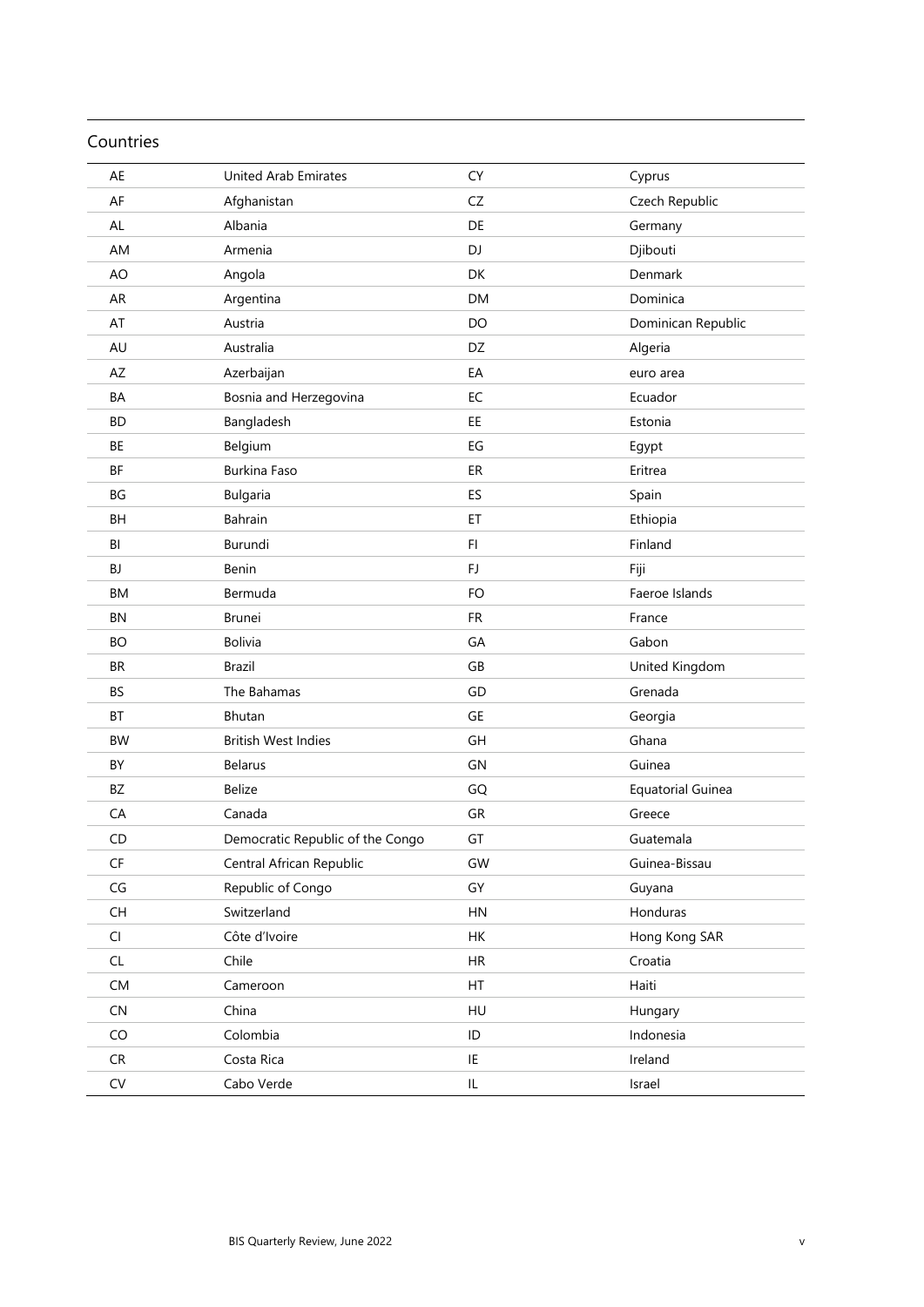# Countries (cont)

| IN            | India                       | MX        | Mexico                |  |
|---------------|-----------------------------|-----------|-----------------------|--|
| IO            | International organisations | MY        | Malaysia              |  |
| IQ            | Iraq                        | MZ        | Mozambique            |  |
| IR            | Iran                        | <b>NA</b> | Namibia               |  |
| IS            | Iceland                     | <b>NC</b> | New Caledonia         |  |
| IT            | Italy                       | <b>NG</b> | Nigeria               |  |
| JE            | Jersey                      | <b>NL</b> | Netherlands           |  |
| JM            | Jamaica                     | <b>NO</b> | Norway                |  |
| JO            | Jordan                      | <b>NR</b> | Nauru                 |  |
| JP            | Japan                       | NZ        | New Zealand           |  |
| KE            | Kenya                       | OM        | Oman                  |  |
| KG            | Kyrgyz Republic             | PA        | Panama                |  |
| KH            | Cambodia                    | PE        | Peru                  |  |
| KR            | Korea                       | PG        | Papua New Guinea      |  |
| KW            | Kuwait                      | PH        | Philippines           |  |
| KY            | Cayman Islands              | PK        | Pakistan              |  |
| ΚZ            | Kazakhstan                  | PL        | Poland                |  |
| LA            | Laos                        | PT        | Portugal              |  |
| LB            | Lebanon                     | PY        | Paraguay              |  |
| LC            | St Lucia                    | QA        | Qatar                 |  |
| <b>LK</b>     | Sri Lanka                   | <b>RO</b> | Romania               |  |
| LR            | Liberia                     | <b>RS</b> | Serbia                |  |
| LS            | Lesotho                     | <b>RU</b> | Russia                |  |
| LT.           | Lithuania                   | <b>RW</b> | Rwanda                |  |
| LU            | Luxembourg                  | SA        | Saudi Arabia          |  |
| LV            | Latvia                      | SC        | Seychelles            |  |
| LY            | Libya                       | SD        | Sudan                 |  |
| MA            | Morocco                     | SE        | Sweden                |  |
| MD            | Moldova                     | SG        | Singapore             |  |
| ME            | Montenegro                  | SK        | Slovakia              |  |
| MН            | Marshall Islands            | SI        | Slovenia              |  |
| МK            | North Macedonia             | SR        | Suriname              |  |
| $\mathsf{ML}$ | Mali                        | SS        | South Sudan           |  |
| MM            | Myanmar                     | ST        | São Tomé and Príncipe |  |
| MN            | Mongolia                    | <b>SV</b> | El Salvador           |  |
| MO            | Macao SAR                   | SZ        | Eswatini              |  |
| MR            | Mauritania                  | TD        | Chad                  |  |
| MT            | Malta                       | TG        | Togo                  |  |
| MU            | Mauritius                   | TH        | Thailand              |  |
| MV            | Maldives                    | TJ        | Tajikistan            |  |
| MW            | Malawi                      | TL        | East Timor            |  |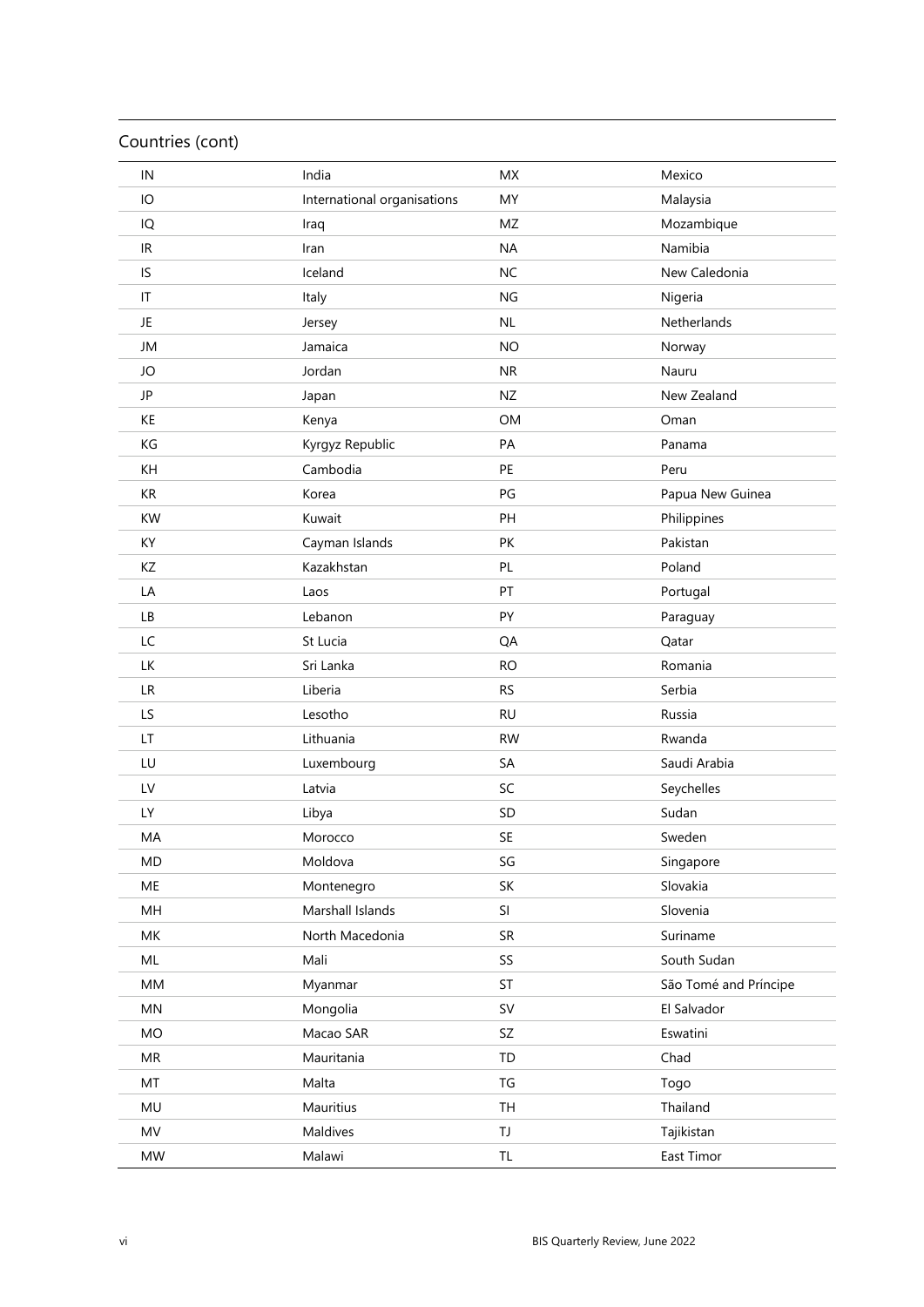# Countries (cont)

| TM        | Turkmenistan         | UY | Uruguay                       |
|-----------|----------------------|----|-------------------------------|
| TO        | Tonga                | UZ | Uzbekistan                    |
| TR        | Turkey               | VC | St Vincent and the Grenadines |
| TТ        | Trinidad and Tobago  | VE | Venezuela                     |
| TW        | Chinese Taipei       | VG | British Virgin Islands        |
| TZ        | Tanzania             | VN | Vietnam                       |
| <b>UA</b> | Ukraine              | ZA | South Africa                  |
| US        | <b>United States</b> | ZM | Zambia                        |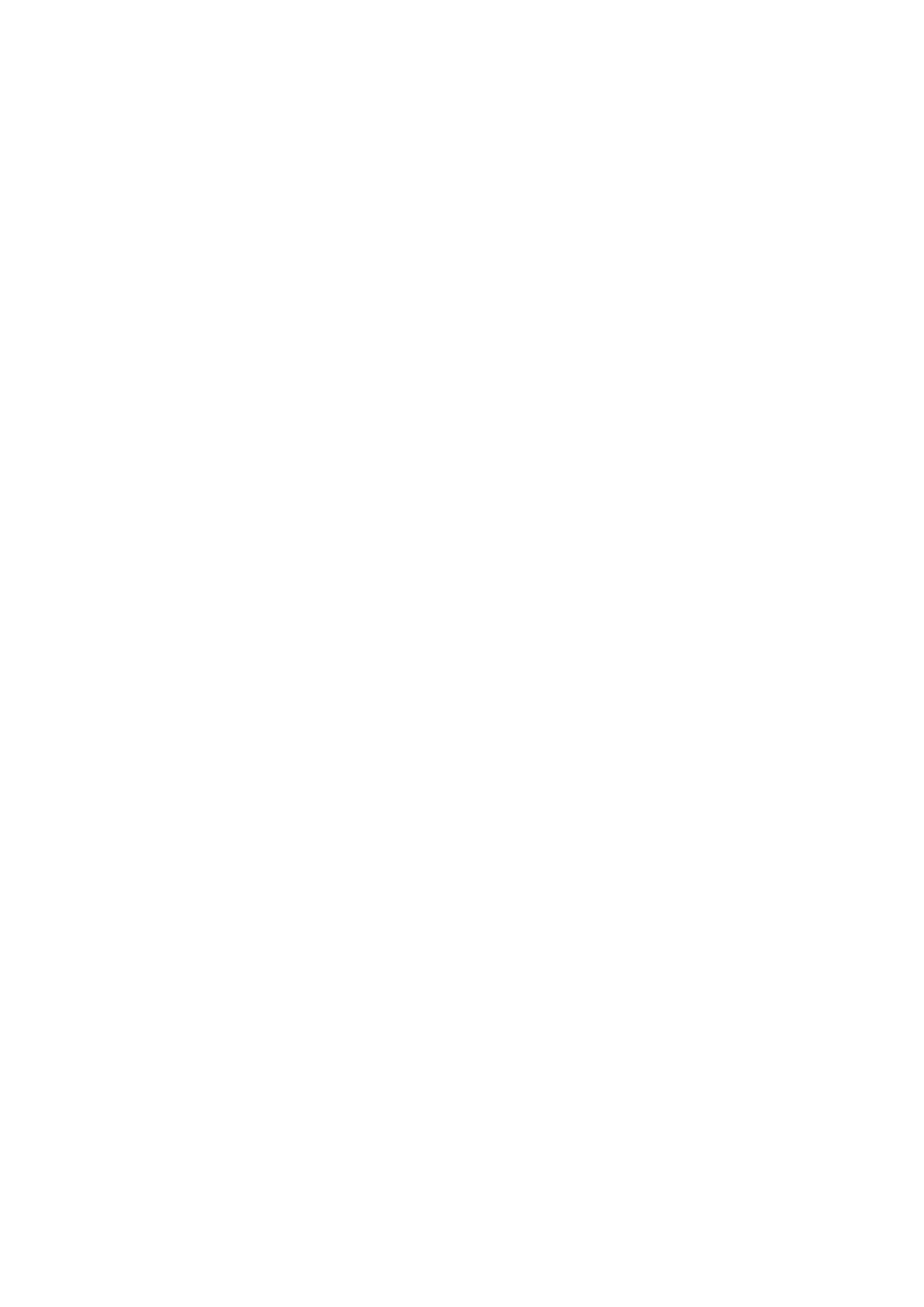Pamela Pogliani

Goetz von Peter

Philip Wooldridge *philip.wooldridge@bis.org*

*pamela.pogliani@bis.org*

*goetz.vonpeter@bis.org*

# The outsize role of cross-border financial centres<sup>[1](#page-8-0)</sup>

*Financial centres that cater predominantly to non-residents account for an outsize share of crossborder financial activity. These so-called cross-border financial centres are typically located in small economies, in contrast to global financial centres located in large economies. Economies of scale and scope benefit global centres, but physical distance works against the tendency of financial activity to concentrate. So do regulation and taxation, which have set cross-border financial centres apart and propelled their rise. At the same time, these centres pose challenges to regulatory consistency across countries and complicate the analysis of capital flows.* 

*JEL classification: F21, F36, F38, G15.* 

Financial centres that specialise in cross-border activity have become an entrenched feature of the global financial system. Until the 1970s, international financial intermediation was concentrated in a few major cities that also served as centres for domestic activity, notably London and New York. Since then, financial centres that cater predominantly to non-residents – henceforth, cross-border financial centres – have loomed large as intermediaries of cross-border financial flows. Small economies that host cross-border financial centres saw their share of global external assets and liabilities rise from around 15% in the late 1980s to 30% in the late 2010s – even as their share of world GDP remained constant at less than 3% (Graph 1, left-hand panel).

What explains the growing importance of cross-border financial centres in international intermediation? Economies of scale and scope favour the concentration of activity in financial centres embedded in larger economies. Yet, G20 economies, which account for around 80% of world GDP, saw their share of global external assets and liabilities fall from more than 65% in the late 1980s to around 55% in the late 2010s (Graph 1, right-hand panel). The opposing trends in the shares of cross-border centres and G20 economies demonstrate the importance of factors that work against the concentration of financial activity. One such factor is physical distance between financial intermediaries and their counterparties. Another is differences in regulation and taxation; the former propelled the early growth of cross-border centres while the latter has played a greater role more recently.

<span id="page-8-0"></span><sup>1</sup> The authors thank Stefan Avdjiev, Claudio Borio, Stijn Claessens, Bryan Hardy, Robert McCauley, Patrick McGuire, Nikola Tarashev and Christian Upper for helpful comments and discussion, and Swapan Kumar Pradhan for assistance with data. The views expressed in this article are those of the authors and do not necessarily reflect those of the Bank for International Settlements.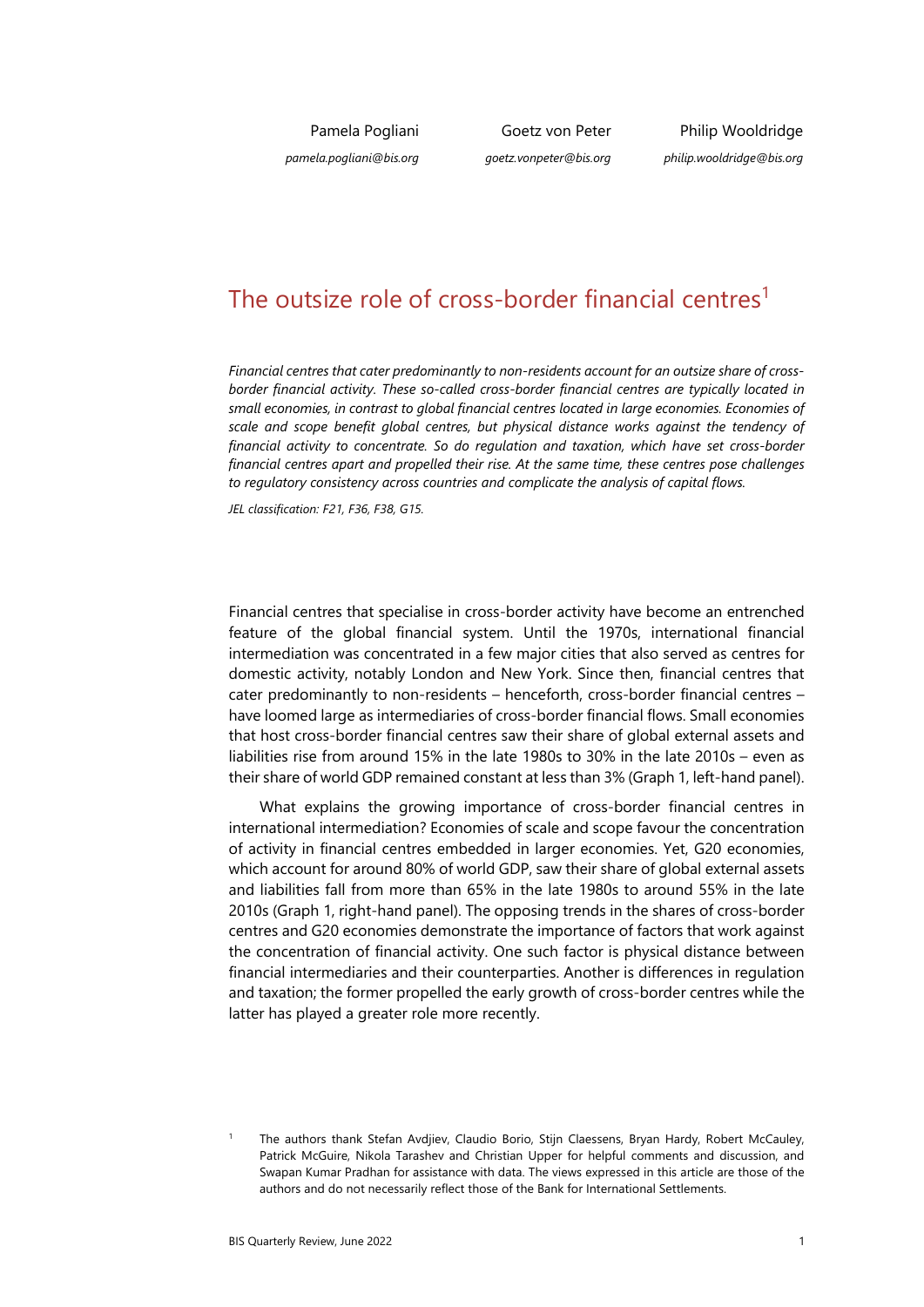#### *Key takeaways*

- *Cross-border financial centres, which cater predominantly to non-residents, have become an entrenched feature of the global financial system.*
- *Geography, regulation and taxation work against the natural tendency of financial activity to concentrate in a few global financial centres.*
- *The importance of foreign direct investment in cross-border centres, mainly in the form of funds that only pass through, is indicative of substantial activity motivated by tax considerations.*



International financial intermediation has shifted from large to smaller economies

<sup>1</sup> Comprises the group of cross-border financial centres shown in Table 1. <sup>2</sup> For euro area, France, Germany and Italy. Sources: Lane and Milesi-Ferretti (2018), updated; BIS locational banking statistics (LBS); authors' calculations.

This feature proceeds as follows. It first defines different types of financial centre. It then outlines the growth of activity in cross-border centres, before turning to the factors that influence a country's emergence and persistence as such a centre. The concluding section outlines potential challenges to regulatory consistency and transparency arising from the role of cross-border centres in international intermediation.

# Distinguishing among financial centres

A financial centre is a location, usually a city or district, where intermediaries involved in the provision of financial services are concentrated. Insofar as it is open to foreign participants, any financial centre can be considered international. But not all international financial centres are alike. In general terms, a common way to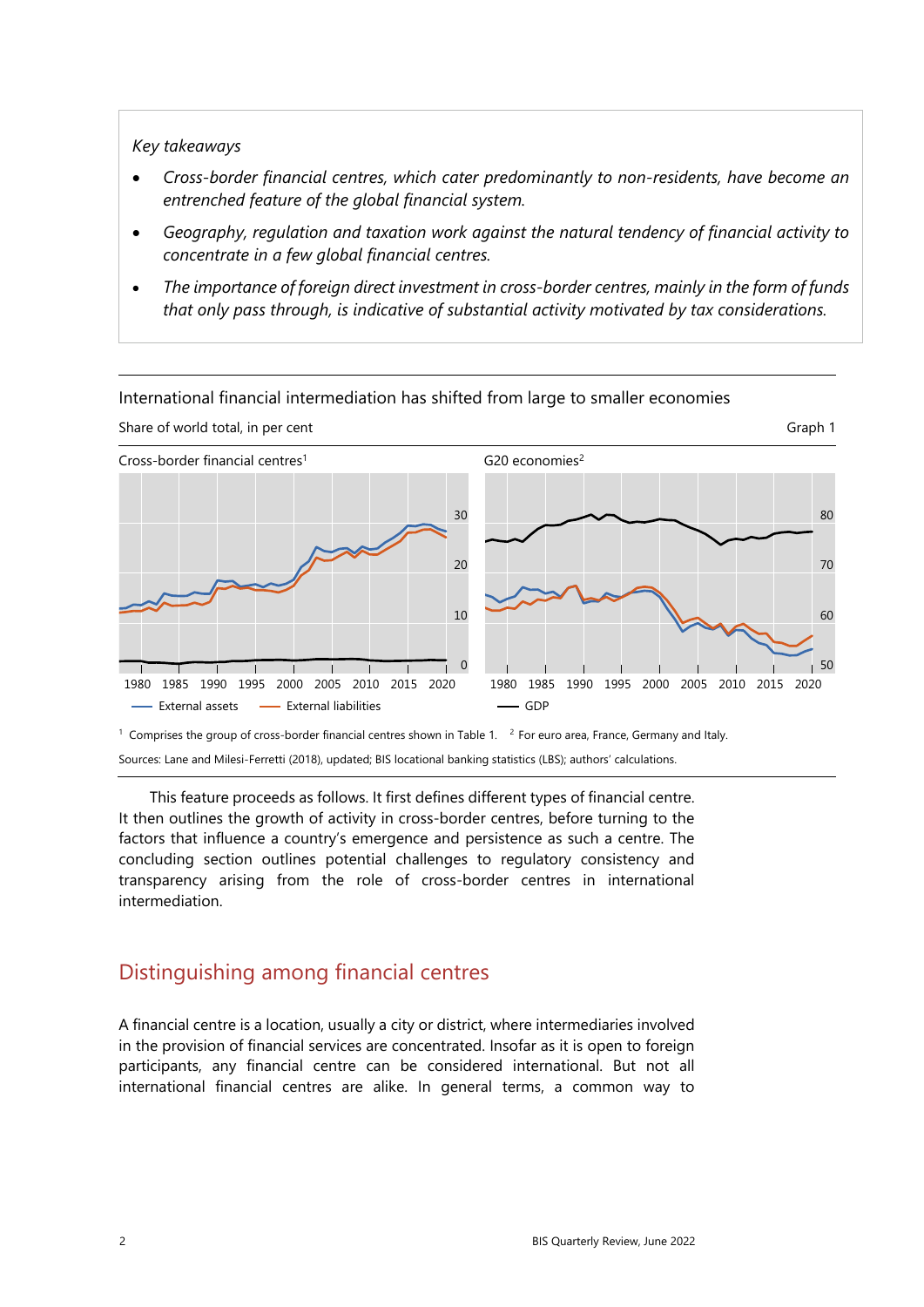distinguish among them is by the size of international financial business relative to total economic activity. We follow this approach in this feature.<sup>[2](#page-10-0)</sup>

One type of financial centre serves mainly resident counterparties and consequently has a low share of international business. This type is synonymous with national financial centres, where banks are headquartered and stock exchanges are located. Their international activity largely involves channelling domestic funding to foreign borrowers and foreign funding to domestic borrowers. Istanbul and Mumbai are examples.

Another type of financial centre serves mainly non-resident counterparties and consequently has a very high share of international business. They channel funds from one country to another, often via entities with a minimal physical presence, such as booking offices, special purpose entities (SPEs) and shell companies. They are neither an ultimate source nor final destination for investments and are usually embedded in small economies, as in the case of Bermuda and the Cayman Islands (Lane and Milesi-Ferretti (2011)). We refer to these as cross-border financial centres and explain in the box how they differ from offshore centres.

A third type combines the functions of national and cross-border financial centres. Centres of this type are typically located in economies that issue a reserve currency and include some of the largest financial centres. Their international business is very large in absolute terms but not necessarily relative to total economic activity. These are often referred to as global financial centres. London and New York are the classic examples (Cassis (2006)).

Box

#### What distinguishes cross-border financial centres from offshore centres?

Cross-border financial centres cater predominantly to non-residents but are not necessarily synonymous with offshore centres. Historically, the BIS has defined offshore centres as "countries with banking sectors dealing primarily with non-residents and/or in foreign currency on a scale out of proportion to the size of the host economy" (BIS (1995), p 102). This definition is similar to that for cross-border financial centres. However, since the BIS's first reference to offshore centres in its 1974 *Annual Report*, perceptions have changed. Whereas they were originally considered centres for "eurocurrency" or international banking activity, offshore centres have come to be characterised as jurisdictions with "low or zero taxation; moderate or light financial regulation; banking secrecy and anonymity" (IMF (2000)).

Tax and regulatory regimes can help to attract international financial business, but they are neither necessary nor sufficient to do so. For instance, classifications that equate offshore centres with tax havens often contain many economies that are marginal players in the global financial system (eg Hines (2010)). In contrast, cross-border centres are defined in this feature by the size of activity and so stand out for their success in attracting international business. For example, Luxembourg is usually not grouped with offshore centres but has been among the top cross-border centres for decades. Conversely, Lebanon and Vanuatu are often considered offshore centres but for many years have not stood out as having unusually large financial activities.

<span id="page-10-0"></span>The BIS is reviewing its classifications of countries in its statistical publications.

<sup>2</sup> Zoromé (2007) and Lane and Milesi-Ferretti (2011, 2018) also follow this approach, although the specific measures they use differ (net exports of financial services to GDP and total external positions to GDP, respectively). Garcia-Bernardo et al (2017) use network analysis to identify financial centres. Z/Yen (2022) assess business characteristics to rank financial centres. For further discussion, see the box and Pogliani and Wooldridge (2022).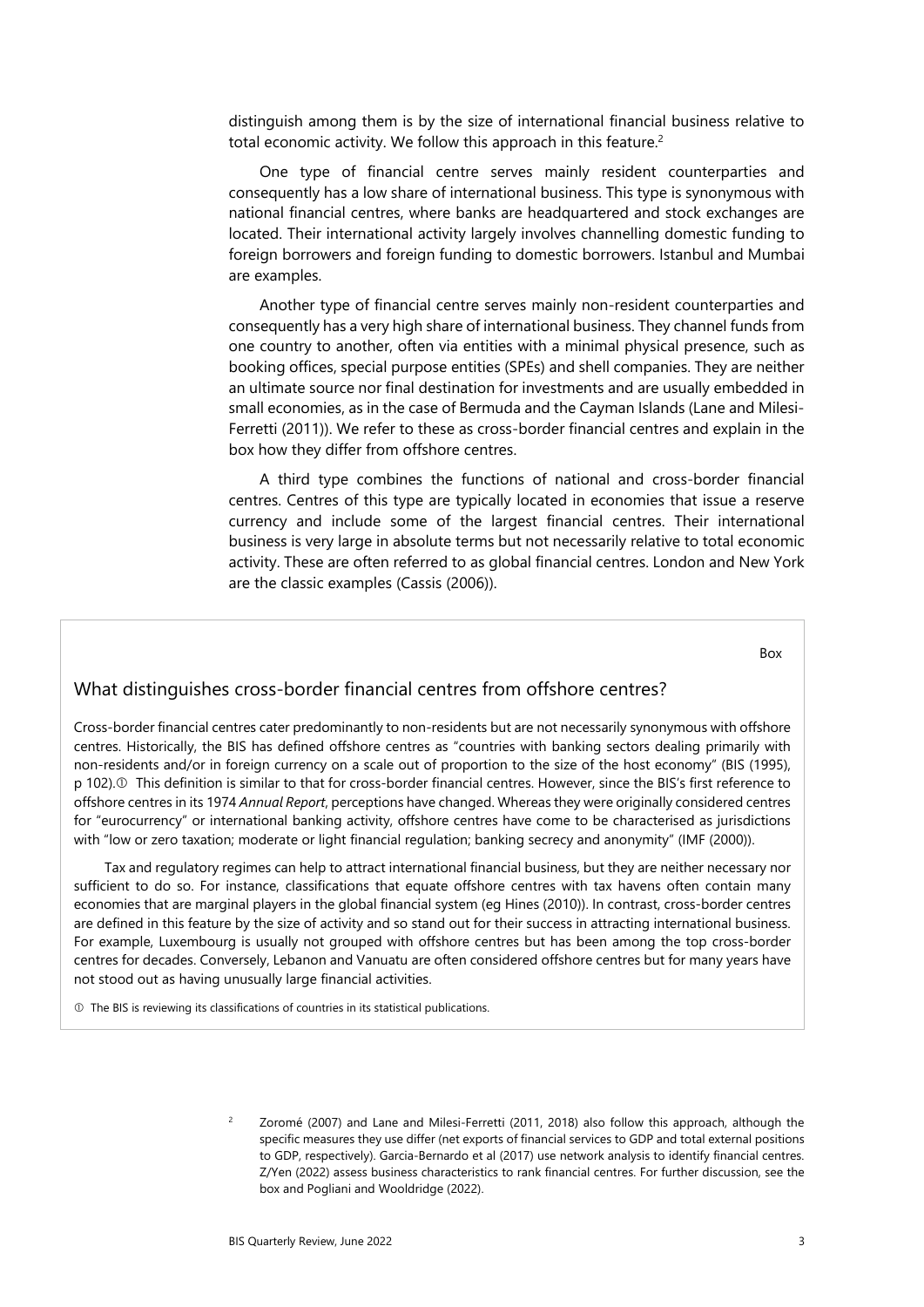International financial business has many aspects, from origination, underwriting and trading to legal, accounting and other corporate support services. For the purposes of analysing capital flows and international interconnectedness, the most relevant aspect is the extent to which this business results in the accumulation of external positions. These positions comprise a country's outstanding claims on and liabilities to non-residents in the form of portfolio investment, direct investment, other financial investment (consisting mainly of bank loans and deposits), and the market value of derivatives.[3](#page-11-1)

We measure cross-border intermediation as the minimum of external financial assets and liabilities. This captures the extent to which a country acts as a conduit for financing between non-residents, as opposed to a source or destination for investments. The minimum underscores a country's role in cross-border financial intermediation and disregards its role as an external creditor or debtor.

To gauge whether this measure of cross-border intermediation is high or low relative to economic activity, we scale by GDP and identify cross-border centres as outliers in the distribution of this ratio across countries. GDP is readily available for almost all economies, including many dependent territories, and is highly correlated with less readily available measures of financial activity, such as total financial assets. The outliers are detected annually, using a method that is less sensitive than alternatives to the shape of the distribution.[4](#page-11-0)

Cross-border financial intermediation in 2020 is shown for a sample of over 200 economies in Graph 2, both in US dollars (y axis) and as a ratio to GDP (x axis). Crossborder financial centres appear on the right side of the graph (red dots). The British Virgin Islands (VG) and Cayman Islands (KY) stand out, with cross-border intermediation a thousand times greater than their GDP, followed by Bermuda (BM) and Luxembourg (LU). A few economies, such as the Netherlands (NL), Hong Kong SAR (HK) and Singapore (SG), are examples of cases in the boundary zone between cross-border and global centres. Several other economies were classified as crossborder centres in the past but had fallen out of the group by 2020 (orange dots).

Global financial centres appear at the top of Graph 2. They feature the highest US dollar values of cross-border financial intermediation; in addition, their ratios to GDP are higher than the cross-country median but lower than those of cross-border centres. The largest global centres are London (GB) and New York (US). Shanghai (CN) is not yet in the league of global centres because the large US dollar value of its crossborder intermediation is small relative to the size of the Chinese economy.

<span id="page-11-1"></span><sup>3</sup> For many countries, comprehensive data on external positions have a short history. Lane and Milesi-Ferretti (2018) constructed long series by combining national data on international investment positions with other sources, including cumulative gross capital flows from the balance of payments. Their coverage increases from 103 countries in 1970 to 211 in 2020, the final year in the December 2021 version of their External Wealth of Nations (EWN) database. Following Pogliani and Wooldridge (2022), we extend the EWN by incorporating data from the BIS locational banking statistics (LBS); where external assets and liabilities derived from the LBS exceed estimates in the EWN, we replace the estimates.

<span id="page-11-0"></span><sup>4</sup> Outliers are detected using a boxplot adjusted for the skewness of the distribution. For further discussion of measures and methods for identifying cross-border financial centres, see Pogliani and Wooldridge (2022).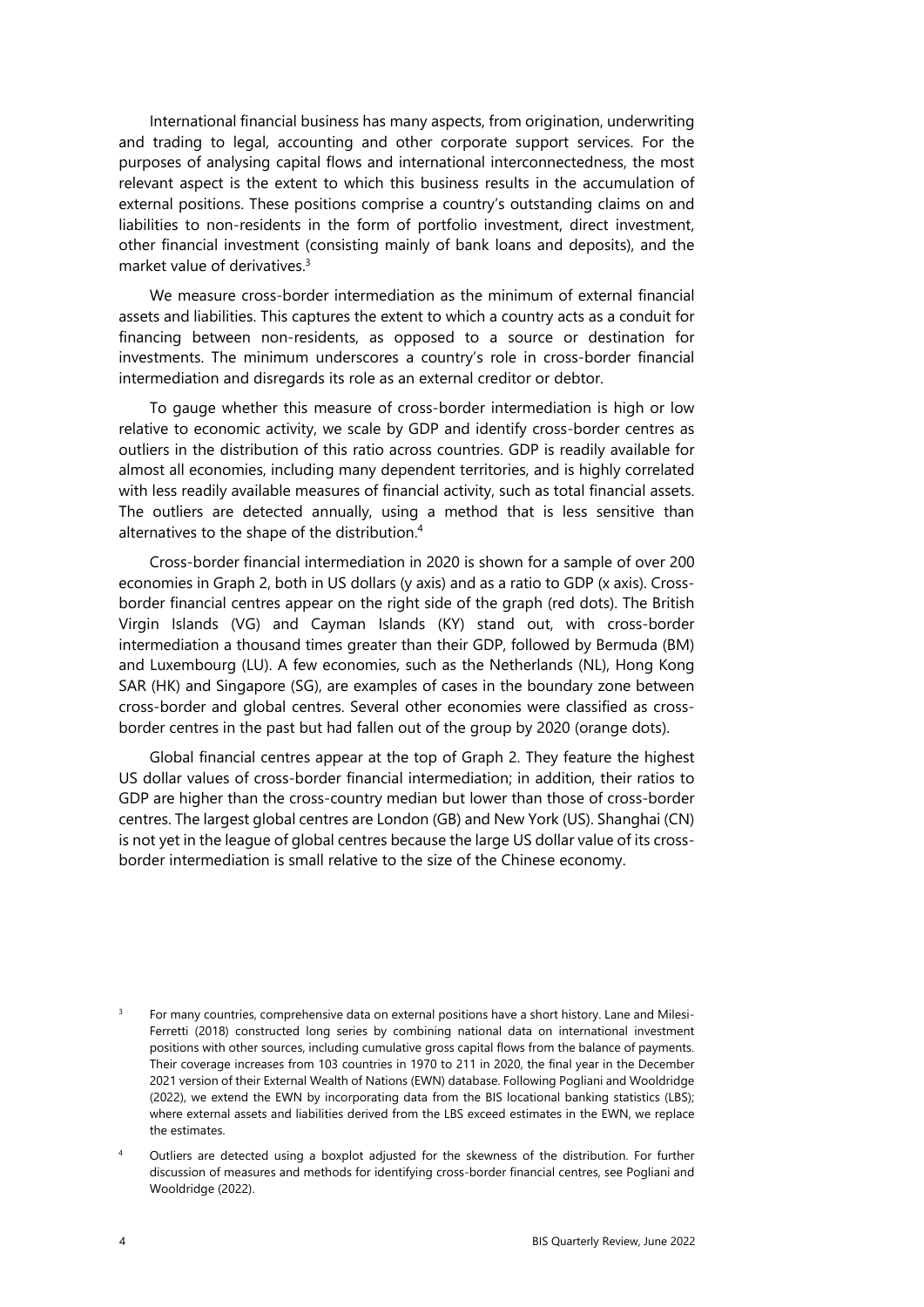#### Distinguishing among financial centres





BH=Bahrain; BM=Bermuda; BS=Bahamas; CH=Switzerland; CN=China; CW=Curaçao; CY=Cyprus; DE=Germany; FR=France; GB=United Kingdom; GG=Guernsey; GI=Gibraltar; HK=Hong Kong SAR; IE=Ireland; IM=Isle of Man; JE=Jersey; JP=Japan; KY=Cayman Islands; LR=Liberia; LU=Luxembourg; MH=Marshall Islands; MT=Malta; MU=Mauritius; NL=Netherlands; PA=Panama; SG=Singapore; SM=San Marino; US=United States; VG=British Virgin Islands; VU=Vanuatu. The vertical dotted line indicates the median ratio for all economies. <sup>1</sup> Measured as the minimum of an economy's external assets and liabilities. Log10 scale, with axis labels in natural units.

Sources: Lane and Milesi-Ferretti (2018), updated; BIS LBS; authors' calculations.

# The rise of cross-border financial centres

The group of countries classified as cross-border financial centres is reasonably stable over time, but not static. Over the 1995–2020 period the number of cross-border centres in any given year varied between 12 and 18, with a total of 23 different economies belonging to this group at some point in time (Table 1). Many had already emerged as cross-border centres in the 1970s and have remained prominent since then, including the Cayman Islands (KY), British Virgin Islands (VG) and Luxembourg (LU). A few have faded in importance, notably Bahrain (BH), Panama (PA) and Vanuatu (VU) in the 1990s. Others have grown in recent years, such as the Netherlands (NL) and Mauritius (MU).

Since the 1970s, greater financial integration has caused external assets and liabilities to grow faster than GDP worldwide and especially so in cross-border centres. Across all economies, the ratio of cross-border intermediation to GDP increased sevenfold between the early 1980s and 2020, from 0.3 to 2.1 (Graph 3, lefthand panel). Over the same period, this ratio increased about fifteenfold for crossborder centres, from 1.5 to 23. Accordingly, the share of these centres in global financial activity rose fast – unlike their share in world GDP (Graph 1, left-hand panel).

The rapid growth of cross-border centres, as well as the financial integration of emerging market economies, has contributed to a more diverse geographic distribution of external positions (Lane and Milesi-Ferretti (2018), Broner et al (2020)). The concentration of external liabilities has been roughly stable, partly due to the growth of US external liabilities as a share of the global total. At the same time, the concentration of external assets across all countries fell by about half between the 1970s and 2010s (Graph 3, right-hand panel).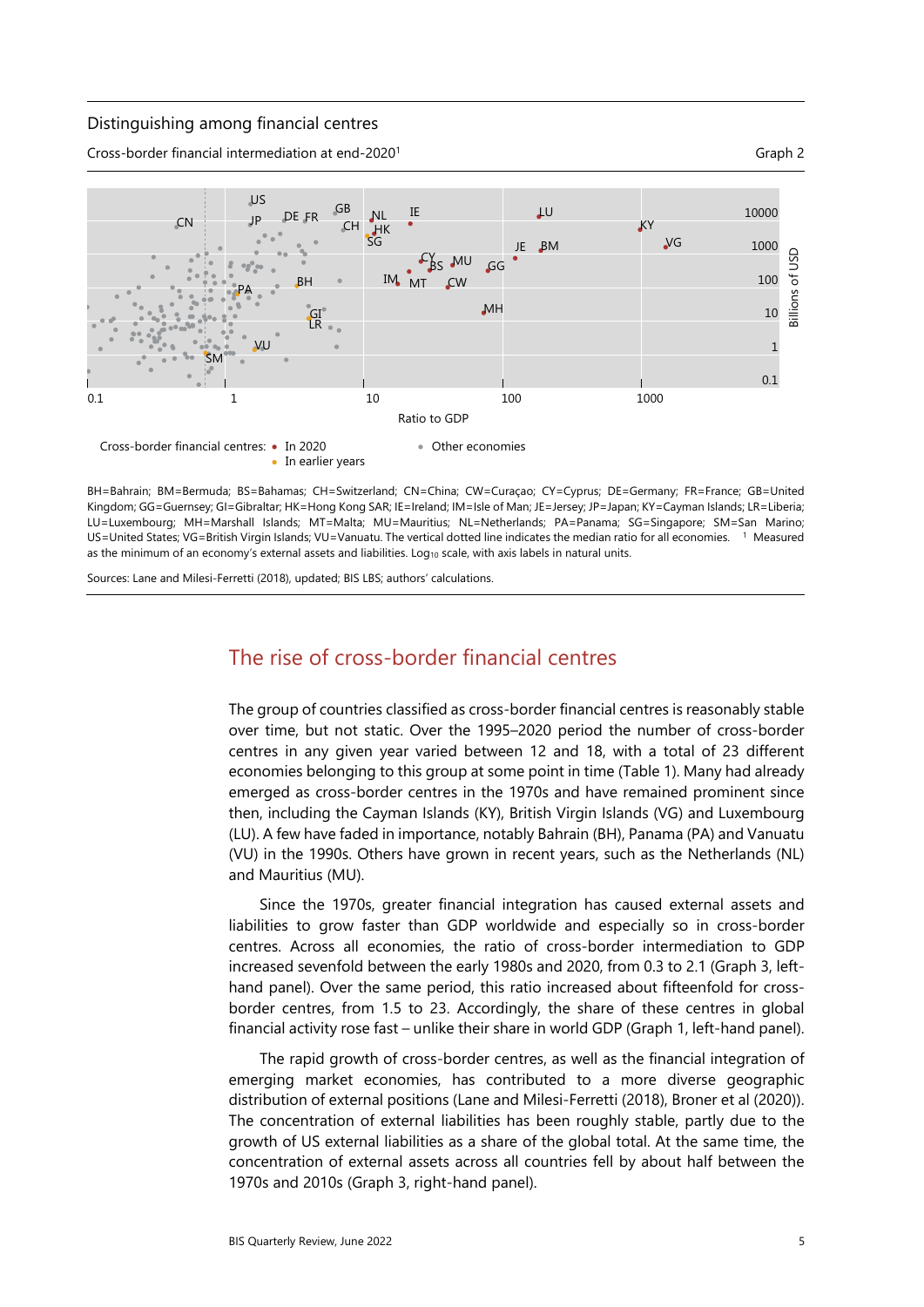#### Some cross-border centres have become much larger, others have faded away

| 1995 <sup>2</sup>              |       | 2005                                                                      |       | 2020                          |        |  |
|--------------------------------|-------|---------------------------------------------------------------------------|-------|-------------------------------|--------|--|
| Cross-border financial centres |       |                                                                           |       |                               |        |  |
| Cayman Islands                 | 398.8 | Cayman Islands                                                            | 671.6 | <b>British Virgin Islands</b> | 1497.1 |  |
| Liberia                        | 85.6  | British Virgin Islands                                                    | 191.6 | Cayman Islands                | 980.1  |  |
| Luxembourg                     | 38.1  | Luxembourg                                                                | 101.0 | Bermuda                       | 188.2  |  |
| British Virgin Islands         | 35.5  | Bermuda                                                                   | 97.1  | Luxembourg                    | 182.7  |  |
| <b>Bahamas</b>                 | 34.5  | Jersey                                                                    | 85.1  | Jersey                        | 123.2  |  |
| Curaçao                        | 24.8  | Guernsey                                                                  | 61.9  | Guernsey                      | 78.2   |  |
| Bahrain                        | 9.2   | <b>Bahamas</b>                                                            | 35.7  | Marshall Islands              | 73.0   |  |
| Bermuda                        | 8.4   | Curaçao                                                                   | 32.6  | ↑ Mauritius                   | 43.4   |  |
| Hong Kong SAR                  | 6.4   | Isle of Man                                                               | 18.5  | Curaçao                       | 40.2   |  |
| San Marino                     | 4.6   | Marshall Island                                                           | 17.1  | <b>Bahamas</b>                | 29.8   |  |
| Panama                         | 3.9   | Liberia                                                                   | 15.3  | ↑ Cyprus                      | 25.7   |  |
| Singapore                      | 2.7   | Gibraltar                                                                 | 11.2  | Ireland                       | 21.6   |  |
|                                |       | ↑ Ireland                                                                 | 10.5  | ↑ Malta                       | 21.1   |  |
|                                |       | Bahrain                                                                   | 7.3   | Isle of Man                   | 17.5   |  |
|                                |       | Singapore                                                                 | 7.2   | ↑ Hong Kong SAR               | 11.8   |  |
|                                |       |                                                                           |       | ↑ Netherlands                 | 11.3   |  |
|                                |       | Below the threshold for a cross-border financial centre in the year shown |       |                               |        |  |
| Ireland                        | 2.2   | <b>Netherlands</b>                                                        | 6.6   | Singapore                     | 10.5   |  |
| Netherlands                    | 1.3   | $\sqrt{\phantom{a}}$ Hong Kong SAR                                        | 6.1   | $\downarrow$ Gibraltar        | 4.1    |  |
| Malta                          | 1.0   | Malta                                                                     | 4.0   | $\downarrow$ Liberia          | 4.0    |  |
| Vanuatu                        | 0.8   | San Marino                                                                | 2.8   | $\downarrow$ Bahrain          | 3.3    |  |
| Cyprus                         | 0.7   | Panama                                                                    | 2.6   | Vanuatu                       | 1.6    |  |
| Mauritius                      | 0.3   | Cyprus                                                                    | 1.7   | Panama                        | 1.2    |  |
|                                |       | Vanuatu                                                                   | 1.5   | San Marino                    | 0.7    |  |
|                                |       | <b>Mauritius</b>                                                          | 0.8   |                               |        |  |

Ranking by cross-border financial intermediation ratio<sup>1</sup>; arrows highlight economies that moved into or out of the cross-border financial centre group Table 1

 $<sup>1</sup>$  Minimum of external assets and liabilities, as a ratio to GDP. All economies that were classified as a cross-border financial centre for at</sup> least two years over the 1995–2020 period are shown. Three economies that were in this group for only one year (Barbados, Nauru and Samoa) are not shown. <sup>2</sup> For 1995, no data are available for Gibraltar, Guernsey, the Isle of Man, Jersey and the Marshall Islands.

Sources: Lane and Milesi-Ferretti (2018), updated; Pogliani and Wooldridge (2022); authors' calculations.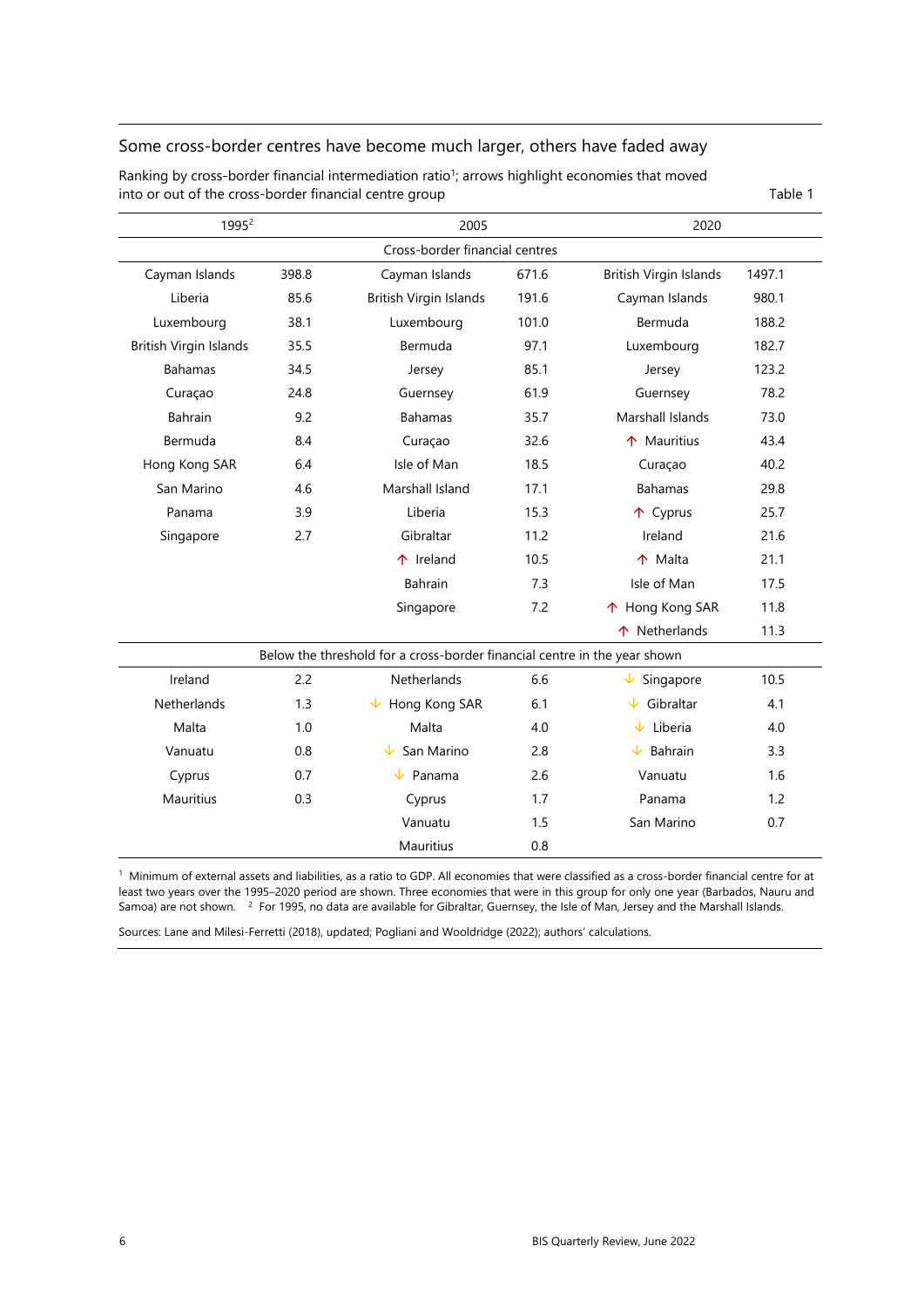

#### Growth of intermediation in cross-border centres reduced concentration overall Graph 3



<sup>1</sup> GDP-weighted average across countries in each group. <sup>2</sup> The Herfindahl-Hirschman (HH) index ranges from 1/n to 1, where a smaller number indicates lower concentration.

Sources: Lane and Milesi-Ferretti (2018), updated; BIS LBS; authors' calculations.

# Factors influencing activity in cross-border centres

What explains the growing prominence of cross-border financial centres in the global financial system? Network effects as well as economies of scale and scope work in favour of concentrating financial activity in a few large economies, particularly global financial centres. In these centres, the presence of a diverse set of market participants lowers the costs of matching borrowers and savers with different preferences, thus attracting still more intermediaries and customers. Similarly, a pool of financial experts attracts more experts, thus promoting specialisation and agglomeration effects.

However, the coexistence of many cross-border financial centres alongside a few global ones demonstrates that forces against centralisation are at play too. Information frictions increase with geographical and cultural distance, which supports activity in financial centres closer to customers. Advances in transportation and communication have reduced these frictions but have not eliminated them. High rents and congestion in cities put further limits on concentration, especially of activities that do not benefit from network effects, such as business registrations. Moreover, national borders matter: laws, regulations and taxes are country-specific, and can be tailored to influence the geographic distribution of financial activity.

#### *Institutional prerequisites*

A prerequisite for becoming an international financial centre is a stable, transparent legal environment that instils confidence in the predictability of contractual terms and the effective resolution of disputes. Dubai's decision to establish its financial centre as a separate administrative area, with its own courts as well as commercial and civil laws based on English common law, illustrates the importance of the legal framework. Lebanon is another example, in that Beirut's standing as a financial centre was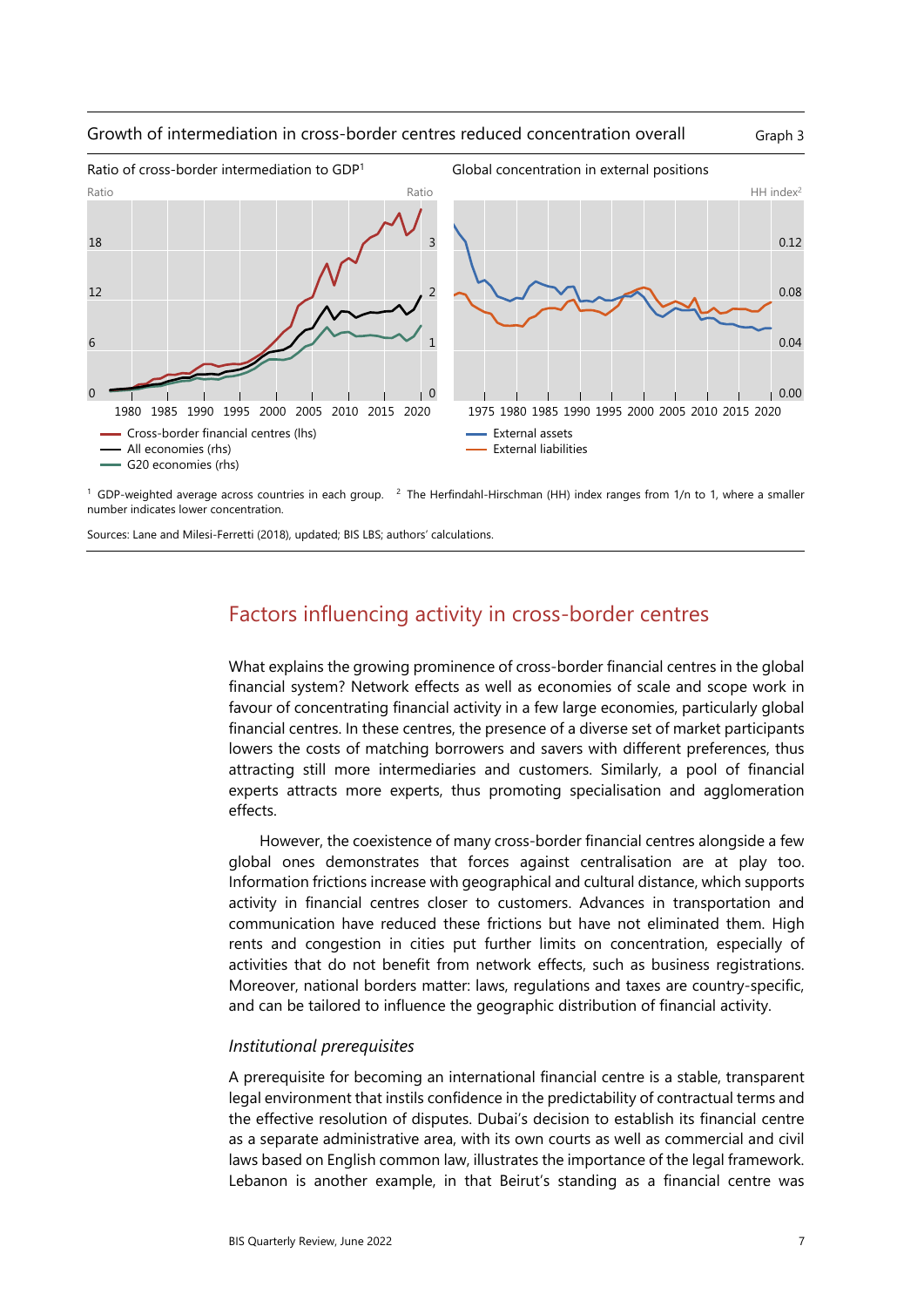undercut starting in the 1970s by civil wars and the weakening of domestic institutions.

Another prerequisite is the unrestricted use of foreign currencies. This is particularly important for financial centres in small economies, which lack any sizeable activity in their own domestic currency. To achieve scale, they transact in the US dollar and other reserve currencies. Some adopt a reserve currency outright as their domestic currency. Financial counterparties readily transact in reserve currencies, and often do so outside the reserve-issuing country. For example, non-banks outside the United States borrow US dollars mainly offshore, from banks outside the United States (Graph 4, left-hand panel). A substantial share of offshore lending in US dollars, yen, sterling and Swiss francs – lending by banks outside the currency area – takes place from cross-border centres (red bars).

Cross-border financial centres are also typically open to foreign financial institutions and their expertise. In many, foreign banks account for the lion's share of the banking system's cross-border positions (Graph 4, right-hand panel). Foreignowned institutions bring skills, technology, networks and reputation that locally owned institutions in small economies have difficulty matching. They also bring access to funding and liquidity, which help cross-border financial centres to operate at scale.



Foreign currencies and foreign banks dominate activity in cross-border centres

At end-2021 Graph 4

 $1$  Loans to non-banks outside the currency area, eg USD loans to non-banks outside the United States.  $2$  Cross-border centres inside a currency area are allocated to that area, eg for EUR, CY, IE, LU and NL are included with banks inside the euro area. 3 Cross-border positions (assets plus liabilities) booked by banks headquartered outside the country shown, as a percentage of cross-border positions of all banks in that country. 4 Data for some cross-border centres are not available. Centres indicated as fc1-fc4 are masked for confidentiality reasons.

Sources: BIS LBS; authors' calculations.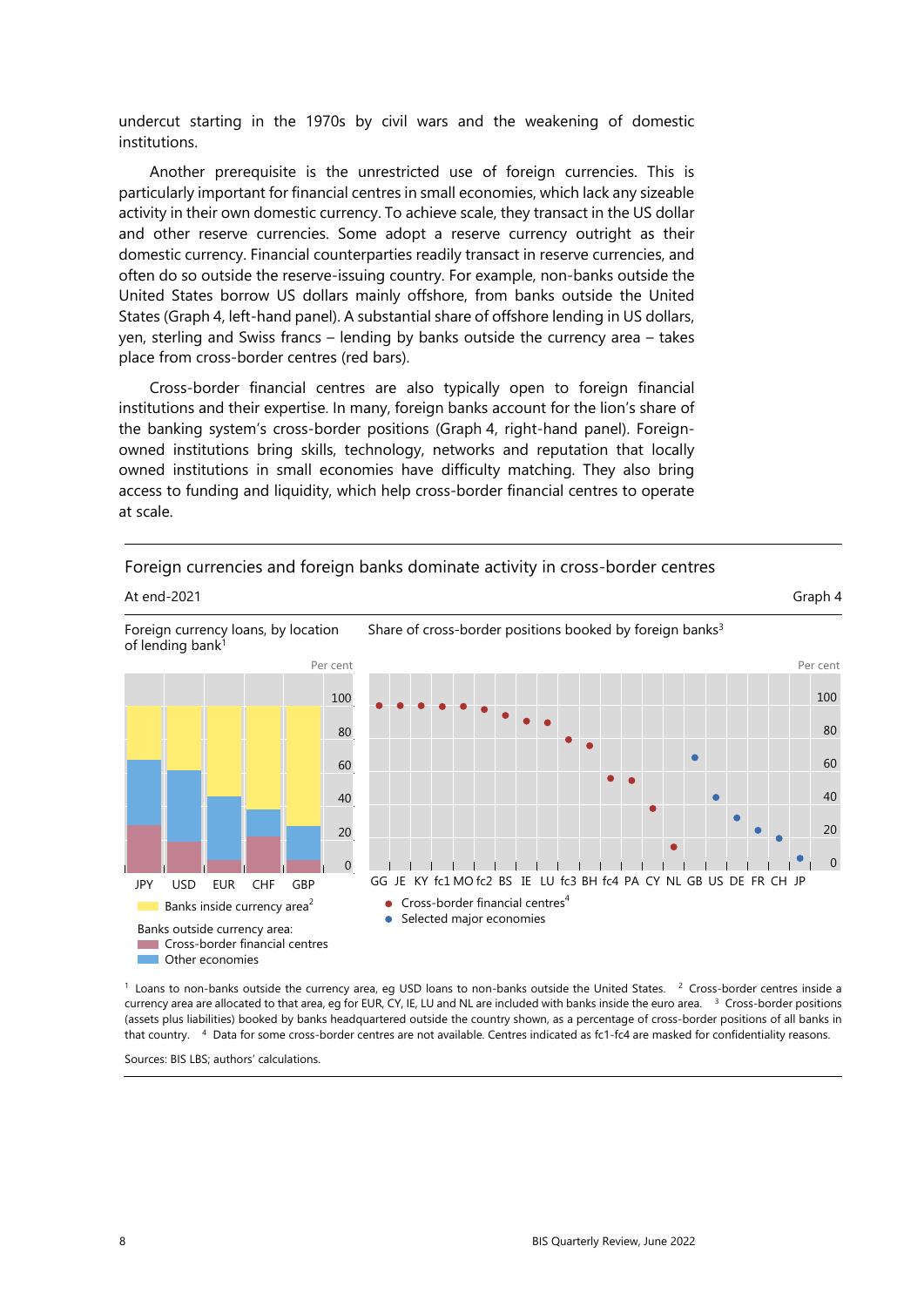#### *Geographic aspects*

Geography naturally entails some dispersion of activity across financial centres. The physical reality of time zones requires several financial centres that allow for trading, clearing and settlement around the clock. New York, London and Tokyo span 24 hours with their market opening hours. But even small time differences can be inconvenient for financial institutions and their customers. Furthermore, information frictions increase with physical and cultural distance (Mian (2006)). This creates opportunities for multiple financial centres even within a given time zone, as in the case of Hong Kong SAR and Singapore.

The advantage of being closer to customers helps explain why cross-border financial centres tend to have more of a regional focus than global centres do. In particular, many centres cater to a large neighbouring economy. To gauge the geographic reach of a financial centre, we use the BIS locational banking statistics to examine bilateral links between banks and their counterparties abroad (Graph 5). Most cross-border centres book a smaller percentage of cross-border bank positions outside their region (33%) than the average country (38%), let alone global financial centres like the United States (74%) and Japan (83%). Several cross-border centres transact almost exclusively within their region, including Cyprus (CY) and Gibraltar (GI). The British Virgin Islands (VG) is a notable exception, owing to its extensive links with Asia in particular.

Some cross-border financial centres play a role intermediating between regions. The Cayman Islands (KY) – located in the Americas – source 65% of their bank-related liabilities from other regions, notably from Japan and other countries in Asia; yet the bulk of their cross-border claims are on borrowers in the Americas, pushing the interregional share below 40% on the asset side (Graph 5). Similarly, about half of Malta's (MT) liabilities are owed to creditors outside Europe, but 80% of its assets remain invested within the region.

#### Most cross-border financial centres have a regional focus



Share of cross-border banking business with counterparties in other

• Cross-border financial centres • Other economies

Countries are allocated to one of three regions: North and South America; Europe and Africa; or Asia and Oceania. Sources: BIS LBS; authors calculations.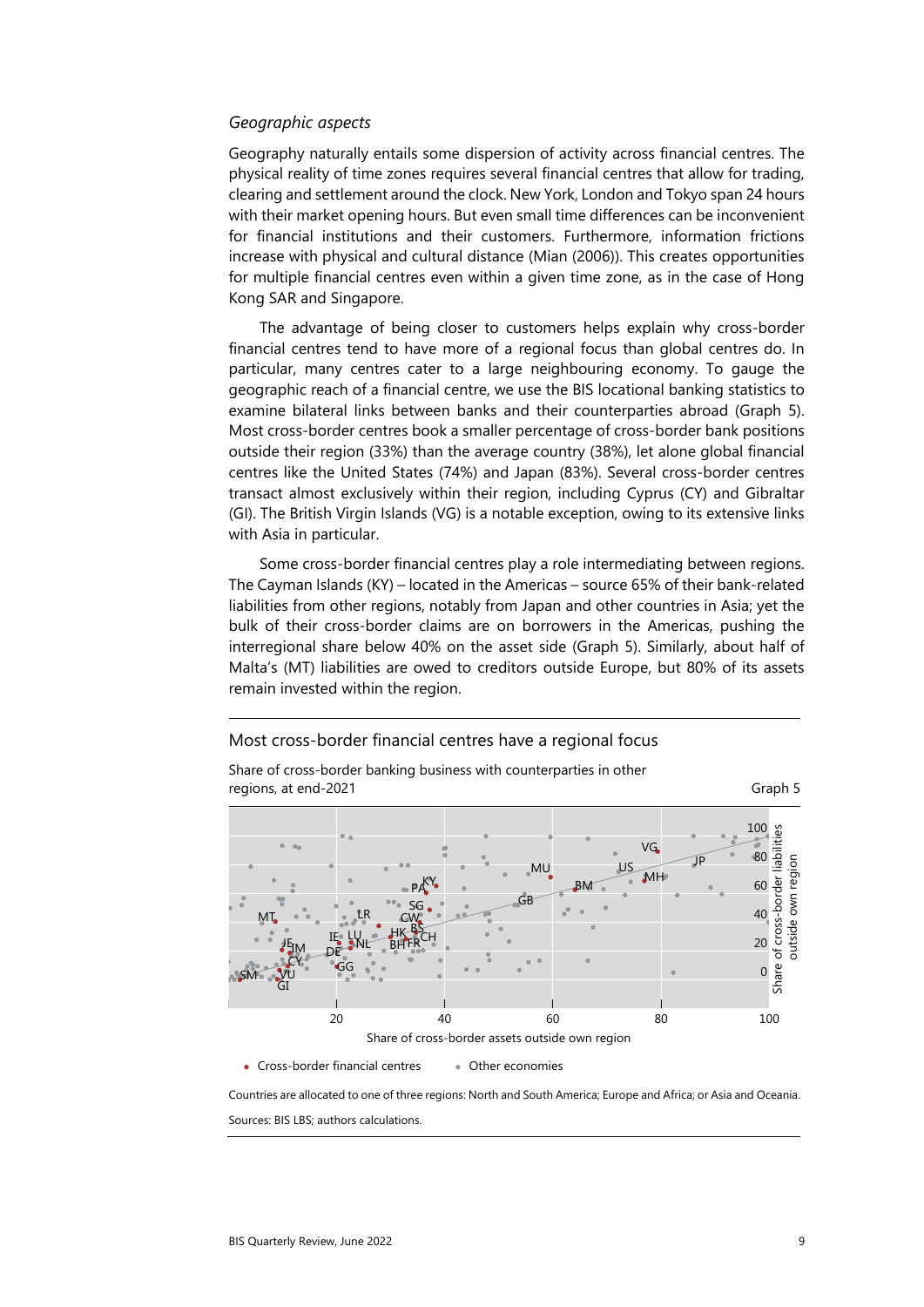#### *Tax and regulatory considerations*

Cross-border centres that lack the economies of scale and scope enjoyed by financial centres in large economies often compete for financial business by offering lower taxes or lighter regulations. Centres that compete on these grounds face a highly elastic demand for their services; small differences can have a significant impact on their market share (Sinha and Srivastava (2013)). As a result, much of the business booked in such centres involves entities that have low setup costs and a minimal physical presence, so that the business can be relocated with ease (Dixon (2001)).

The first cross-border centres had their origins in regulatory arbitrage. Differences in the regulatory treatment of banks' domestic and foreign funding create the equivalent of a tax wedge, which enables affiliates abroad to offer higher interest rates to depositors and lower ones to borrowers. The most relevant regulations include ceilings on deposit rates, reserve requirements and deposit insurance premiums (McCauley et al (2021)).

The liberalisation of capital accounts since the 1980s and the strengthening of financial regulation and supervision worldwide have reduced opportunities for regulatory arbitrage, especially in the banking sector. However, the regulation of nonbank financial institutions (NBFIs) tends to be more fragmented than that of banks and thus continues to offer opportunities for cross-border arbitrage. For instance, capital requirements for captive insurance companies are lower and more flexible in some cross-border centres than they are in larger economies (KPMG (2021)). In the area of digital innovation, a number of economies have banned or restricted cryptocurrency businesses, whereas many cross-border centres have enabled their expansion. NBFIs now account for the largest share of intermediation via cross-border centres, which highlights their potential as a channel for regulatory arbitrage (see below).

Corporate taxes are another area where cross-border centres often differentiate themselves. Several cross-border centres have tax rates of zero on some types of corporate income, including the British Virgin Islands (VG), the Cayman Islands (KY), the Isle of Man (IM), Guernsey (GG) and Jersey (JE). This has the effect of enticing foreign businesses, as these same countries have an unusually large number of company registrations per capita (Graph 6, left-hand panel). While statutory tax rates are not uniformly low in cross-border centres, other features, such as exemptions and double taxation treaties, further enhance the attractiveness of a tax regime.

The size of foreign direct investment (FDI) in many cross-border centres is indicative of how much activity is motivated by tax considerations. In cross-border centres, most FDI takes the form of pass-through funds, whereby companies route investments through one or more financial subsidiaries on their way to a destination (Weyzig (2013)). Even if some pass-through activity reflects the complexity of multinationals' corporate structures, a larger proportion is explained by tax optimisation strategies (Borga and Caliandro (2020)).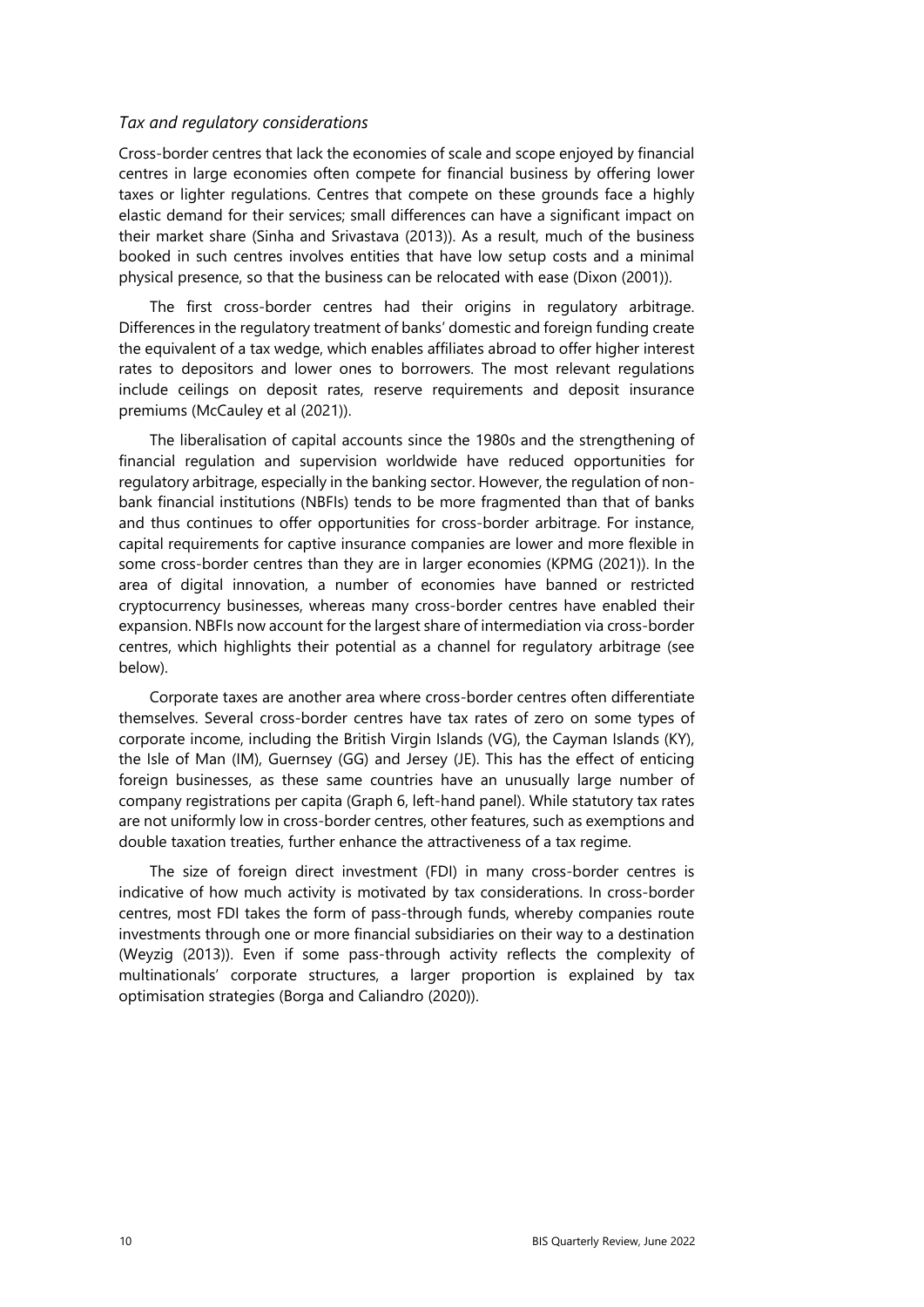In many cross-border centres, FDI assets and liabilities are unusually large and of similar magnitude, confirming the pass-through nature of FDI. Globally, FDI accounts for less than 30% of external liabilities (Graph 7, right-hand panel). By contrast, it accounted for about 40% of cross-border centres' aggregate liabilities in 2020. The proportion was even higher in Cyprus (CY), Malta (MT) and Mauritius (MU) (red bars). These centres have small domestic economies, which suggests that little of this FDI was invested in the production of goods or services. The steady rise in outstanding FDI, more than doubling as a share of the external liabilities of cross-border centres since 1995 and up over tenfold as a share of their GDP, points to the growing importance of tax optimisation strategies (Graph 7, left-hand panel).

Authorities in many cross-border centres now strive to implement international tax and regulatory standards. Many centres have joined international efforts to tackle tax evasion: for example, by participating in the automatic exchange of information under the auspices of the Global Forum on Transparency and Exchange of Information for Tax Purposes. In 2021, 137 countries – including many cross-border centres – agreed to a plan to impose a minimum corporate tax rate of 15% (OECD (2021)). Similarly, in cross-border centres the regulations in place against money laundering and the financing of terrorism mostly comply with the technical requirements set out by the Financial Action Task Force (Graph 6, right-hand panel, y-axis). That said, the effectiveness of these regulations varies across centres (x-axis).

To be sure, not all cross-border financial centres are in full compliance with international standards. In some places financial secrecy still attracts clients wishing to engage in activities that are illegal elsewhere. A series of data leaks in recent years, documented in a database curated by the International Consortium of Investigative Journalists, sheds light on the complex web of corporate structures that can be used to hide wealth or illicit activities (Díaz-Struck et al (2022)).



<sup>1</sup> Number of limited liability companies per capita, log<sub>10</sub> scale, with axis labels in natural units.. <sup>2</sup> Data for some cross-border centres are not available. <sup>3</sup> Based on the latest mutual evaluation by the Financial Action Task Force (FATF) or its regional bodies of a country's framework for anti-money laundering and combating the financing of terrorism (AML/CFT). FATF assesses implementation based on technical compliance with 40 recommendations and effectiveness based on achieving intended results in 11 areas. FATF does not assign an overall rating. The panel shows a simple average across ratings in each area. For implementation (y axis), 4 is compliant and 1 is non-compliant. For effectiveness (x axis), 4 is high and 1 is low.

Sources: European Business Registry Association; FATF; Tax Foundation; World Bank; national data; authors' calculations.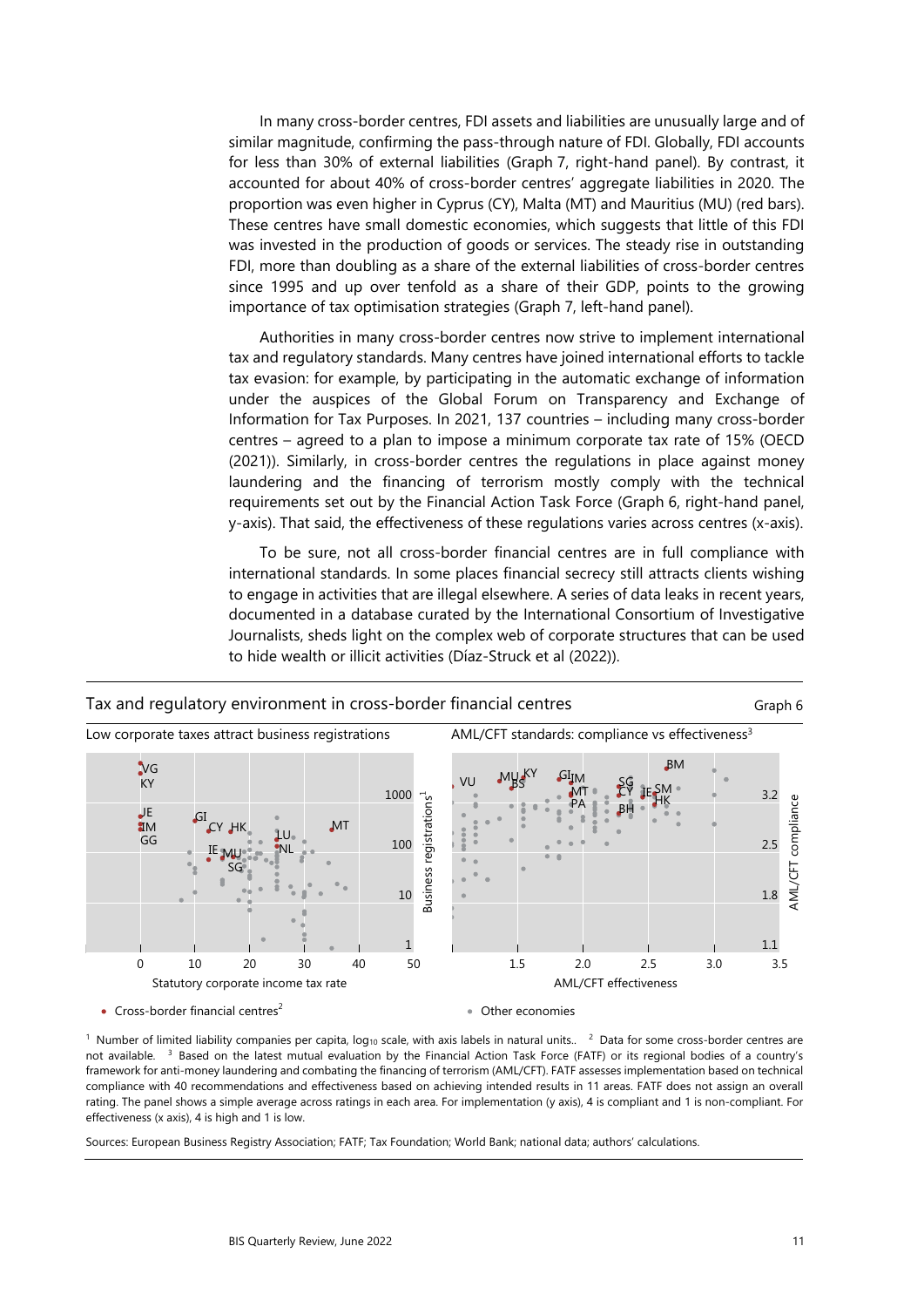#### Activity in cross-border centres has shifted towards non-banks and FDI

As a share of external liabilities, in per cent Graph 7 and Graph 7 and Graph 7 and Graph 7 and Graph 7 and Graph 7



#### *Business specialisation*

Competitive pressures lead many cross-border financial centres to implement similar regulatory and tax regimes. Thus, to achieve a lasting advantage, cross-border financial centres also tend to specialise in certain activities. They build an ecosystem of financial, advisory and legal services that cater to specific demands and differentiate them from other financial centres. Indeed, centres sometimes tailor their regulatory and tax framework to appeal to certain types of activity (Sinha and Srivastava (2013)).

When cross-border financial centres first emerged in the 1970s, they typically specialised in banking. A substantial share of this banking activity consisted of intragroup transactions among affiliates of the same (foreign) banking group. Even business involving unrelated parties, such as lending to non-bank borrowers, was typically originated by banks based elsewhere (McCauley and Seth (1992)). In effect, assets and liabilities were recorded in cross-border centres for financial reporting purposes, but mind and management for making meaningful lending and borrowing decisions were located elsewhere (Dixon (2001)).

Since the mid-1990s, activity in cross-border financial centres has shifted away from banking toward non-bank financial intermediation. This was in keeping with the same shift in the global financial system. Today business with non-bank entities, such as fund managers and other NBFIs, accounts for the largest share of most centres' cross-border activity. Their interbank liabilities (including intragroup positions) fell from close to 40% of total liabilities in 1995 to about 5% in 2020 (Graph 7, left-hand panel, green bars). Over the same period, the liabilities of non-banks rose from 40% to over 80% (beige bars). FDI accounts for the largest share of these liabilities, mostly incurred by SPEs affiliated with multinational companies.

The different types of activity in which cross-border centres specialise is reflected in the instrument composition of their external assets and liabilities. The Cayman Islands (KY), Ireland (IE) and Luxembourg (LU) host a large number of investment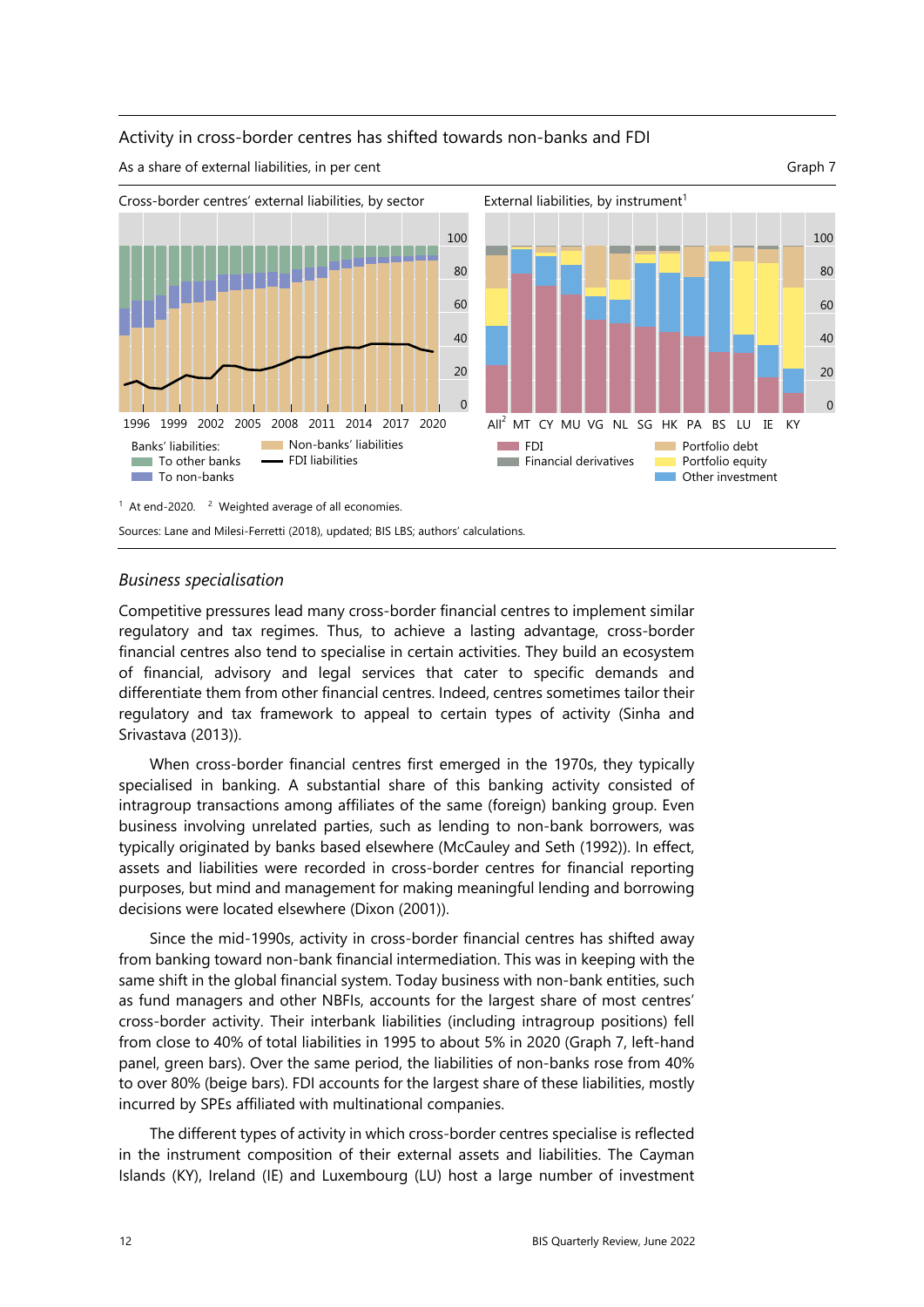funds, consistent with the high share of portfolio equity in their liabilities (Graph 7, right-hand panel, yellow bars). The British Virgin Islands (VG), the Cayman Islands (KY) and the Netherlands (NL) host financial subsidiaries of multinational firms, through which bonds are issued to international investors. Their portfolio debt liabilities are correspondingly high (beige bars). In the Bahamas (BS), Hong Kong SAR (HK) and Singapore (SG), banking is still relatively important ("other investment", in blue). In Panama (PA), much of the loan liabilities are owed by non-financial companies, particularly shipping firms. Panama is home to the largest ship registry in the world.

# Challenges posed by cross-border financial centres

Since their emergence in the 1970s, cross-border financial centres have secured an outsize role in the global financial system. They have prospered from the shift in international intermediation away from banks towards NBFIs. Their persistence and adaptability point to the importance of factors, such as time zones, regulation and tax, that work against the natural tendency of financial activity to concentrate in a few global financial centres.

Cross-border centres offer benefits to the global financial system but also pose challenges to its smooth functioning. Their rise has put competitive pressure on global and national financial centres to reduce costs, innovate and improve the quality of their services (Rose and Spiegel (2007), Hines (2010)). At the same time, to the extent that cross-border financial centres facilitate regulatory arbitrage and obscure risks, they can undermine international efforts to strengthen the resilience of international financial intermediation.

While consolidated supervision acts as a safeguard against regulatory arbitrage in banking, the non-bank financial sector poses a greater challenge to regulatory consistency. An important step to strengthen the resilience of NBFIs is taking a less fragmented and more consolidated supervisory perspective on their activities (Carstens (2021)). The Financial Stability Board is leading international efforts to strengthen the resilience of non-bank financial intermediation (FSB (2021)).

Furthermore, cross-border centres complicate risk analysis by obscuring the ultimate source and destination of investments, and even the type of investment (Coppola et al (2021)). For example, estimates of US portfolio investment in emerging markets are about a third higher based on the nationality of borrowers as opposed to their residence, with investment via cross-border centres accounting for much of the difference (Bertaut et al (2021)). Similarly, in the case of countries where companies issue bonds via financial subsidiaries in cross-border centres, exposure to global financial market conditions may be underestimated because the bond proceeds show up as FDI (in the form of an intercompany loan) rather than portfolio liabilities. The opaqueness of activity in cross-border financial centres highlights the usefulness of complementing the residence perspective taken in the standard international statistical framework with a consolidated view based on the controlling parent (Avdjiev et al (2018)).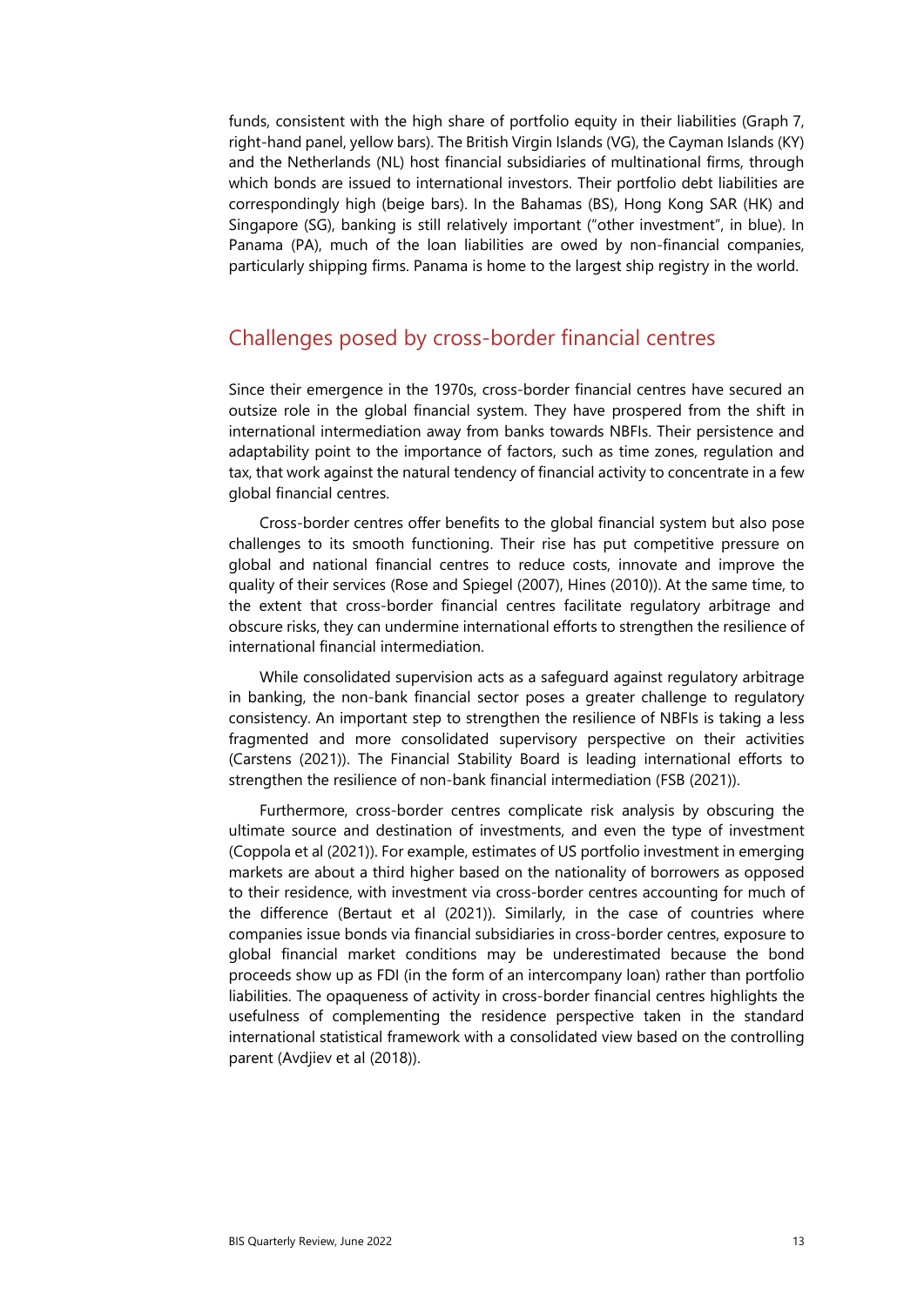# References

Avdjiev, S, M Everett, P Lane and H S Shin (2018): "Tracking the international footprints of global firms", *BIS Quarterly Review*, March, pp 47–66.

Bank for International Settlements (BIS) (1995): *Guide to the BIS statistics on international banking*, April.

Bertaut, C, B Bressler and S Curcuru (2021): "Globalisation and the reach of multinationals: implications for portfolio exposures, capital flows and home bias", *Journal of Accounting and Finance*, vol 21, no 5, pp 92–104.

Broner, F, T Didier, S Schmukler and G von Peter (2020): "Bilateral international investments: the Big Sur?", *BIS Working Papers*, no 911, December.

Borga, M and C Caliandro (2020): "Eliminating the pass-through: towards FDI statistics that better capture the financial and economic linkages between countries", in N Ahmad, B Moulton, J Richardson and P Van de Ven (eds), *Challenges of Globalization in the Measurement of National Accounts*, National Bureau of Economic Research.

Carstens, A (2021): "Non-bank financial sector: systemic regulation needed", *BIS Quarterly Review*, December, pp 1–6.

Cassis, Y (2006): *Capitals of capital: a history of international financial centres, 1780– 2005*, Cambridge University Press.

Coppola, A, M Maggiori, B Neiman and J Schreger (2021): "Redrawing the map of global capital flows: the role of cross-border financing and tax havens", *Quarterly Journal of Economics*, vol 136, no 3, pp 1499–556.

Díaz-Struck, E, D Reuter, A Armendariz, J Cosic, K Kehoe, M Gutiérrez, M Williams and N Sadek (2022): "ICIJ publishes final batch of Pandora Papers data on more than 9,000 offshore companies, trusts and foundations", available online at www.icij.org.

Dixon, L (2001): "Financial flows via offshore financial centres as part of the international financial system", *Bank of England Financial Stability Review*, June 2001.

Financial Stability Board (FSB) (2021): *Enhancing the Resilience of Non-Bank Financial Intermediation: Progress report*, November.

Garcia-Bernardo, J, J Fichtner, F Takes and E Heemskerk (2017): "Uncovering offshore financial centers: conduits and sinks in the global corporate ownership network", *Scientific Reports*, vol 7, no 6246.

Hines, J (2010): "Treasure islands", *Journal of Economic Perspectives*, vol 24, no 4, pp 103–26.

IMF (2000): "Offshore financial centers: IMF background paper", 23 June.

KPMG (2021): *Captive insurance in the Cayman Islands*, November.

Lane, P and G Milesi-Ferretti (2011): "Cross-border investment in small international financial centres", *International Finance*, vol 14, no 2, pp 301–30.

——— (2018): "The external wealth of nations revisited: International financial integration in the aftermath of the global financial crisis", *IMF Economic Review,* vol 66, pp 189–222. An updated version of the External Wealth of Nations database is available on th[e Brookings Institution's](https://www.brookings.edu/research/the-external-wealth-of-nations-database/) website.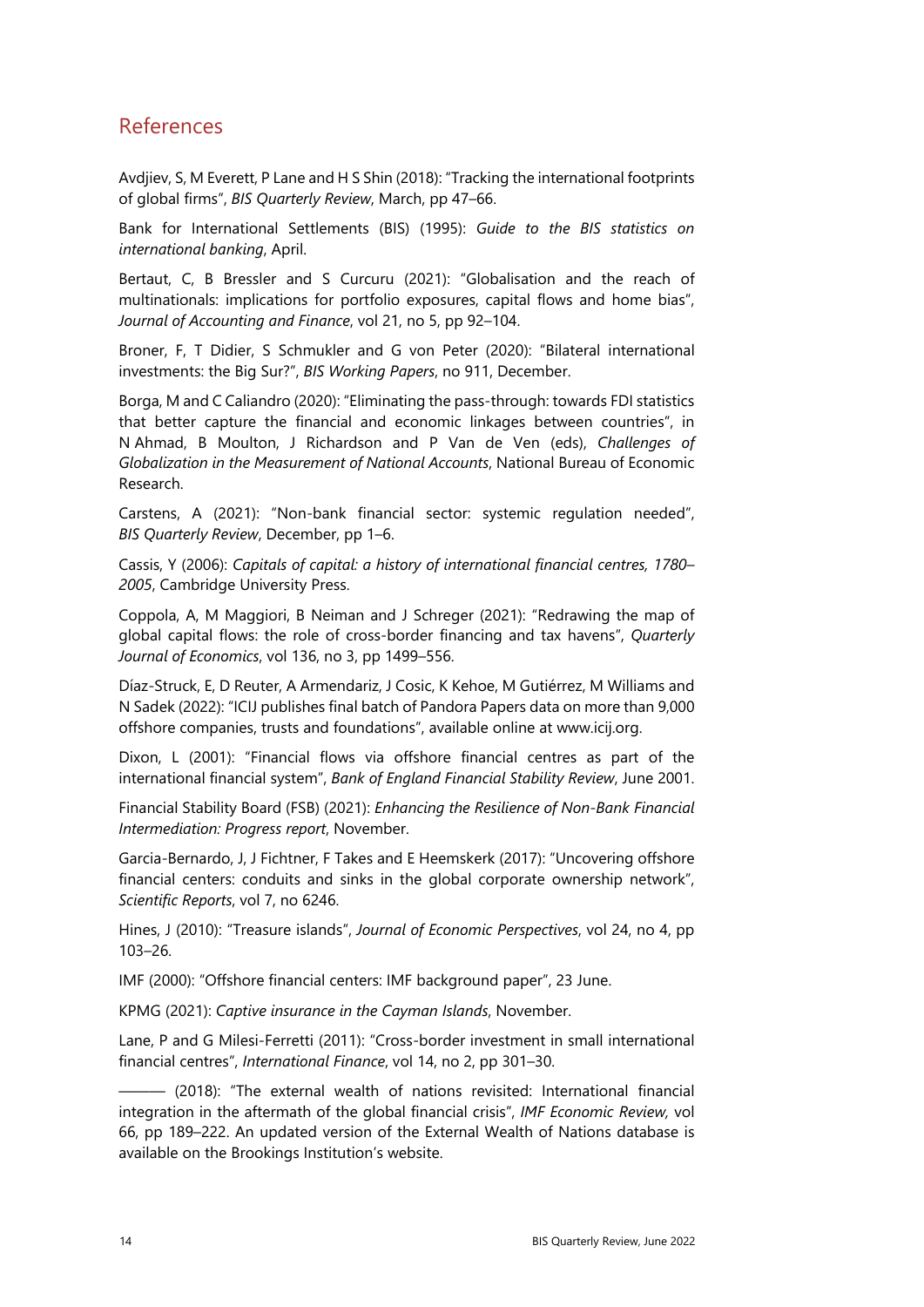McCauley, R, P McGuire and P Wooldridge (2021): "Seven decades of international banking", *BIS Quarterly Review*, September, pp 61–75.

McCauley, R and R Seth (1992): "Foreign bank credit to US corporations: the implication of offshore loans", *FRBNY Quarterly Review*, vol 17, no 1, pp 52–65.

Mian, A (2006): "Distance constraints: the limits of foreign lending in poor economies", *Journal of Finance*, vol 61, no 3, pp 1465–505.

Organisation for Economic Cooperation and Development (OECD) (2021): "Statement on a two-pillar solution to address the tax challenges arising from the digitalisation of the economy", 8 October.

Pogliani, P and P Wooldridge (2022): "Cross-border financial centres", *BIS Working Papers*, forthcoming.

Rose, A and M Spiegel (2007): "Offshore financial centres: parasites or symbionts?", *The Economic Journal*, vol 117, October, pp 1310–35.

Sinha, N and A Srivastava, A (2013): "Offshore financial centers and tax havens – an overview", in The Chamber of Tax Consultants, *International Taxation: A Compendium*, third edition, pp 988–1011.

Weyzig, F (2013): "Tax treaty shopping: structural determinants of foreign direct investment routed through the Netherlands", *International Tax and Public Finance,*  vol 20, pp 910–37.

Zoromé, A (2007): "Concept of offshore financial centers: in search of an operational definition", *IMF Working Papers*, no WP/07/87, April.

Z/Yen Partners (2022): *The Global Financial Centres Index*, March.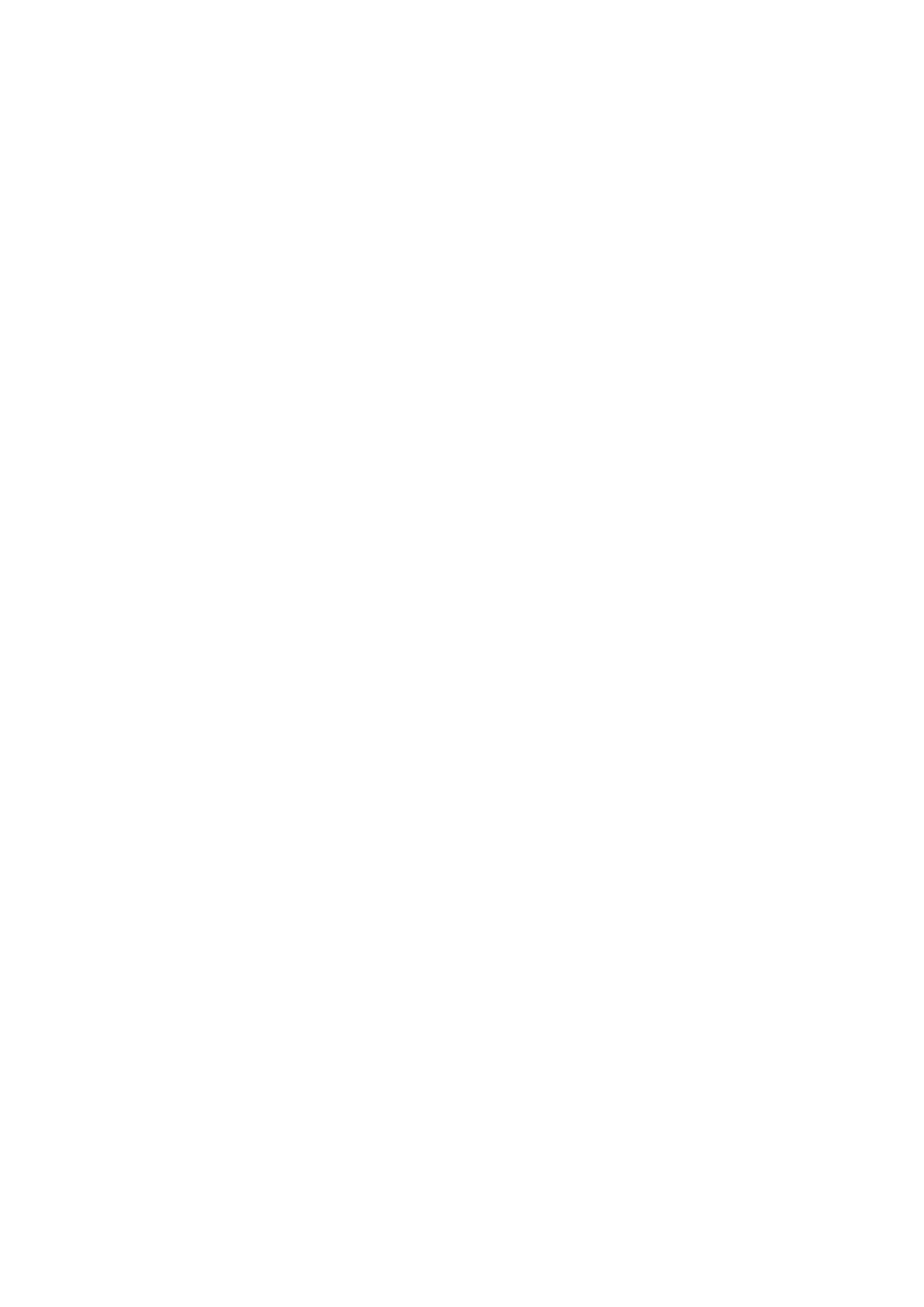## Russia's pre-war position in the international banking system

#### *John Caparusso and Bryan Hardy*

The outbreak of war in Ukraine damaged real economic activity and generated uncertainty in financial markets globally. It triggered sanctions by foreign governments and others on Russian entities and individuals, implemented largely through restrictions on their access to the international financial system. These developments have disrupted the activities of financial institutions domiciled in Russia or with links to the country.

Using data up to end-2021 – thus prior to the war – this box examines features of the Russian banking system as well as aspects of the international banking system's exposure to the sanctions.<sup>®</sup> In particular, it shows that domestic banks dominate the Russian banking sector and that their business is largely local. Nevertheless, market reactions suggest concerns, possibly related to these banks' USD positions and the credit risk of local borrowers. The box also reports that exposures to Russia do not seem to threaten the solvency of foreign banks. Finally, it highlights that, while the Central Bank of the Russian Federation and banks in Russia provide US dollar funding to the rest of the world, Russia is not (with a few exceptions) a significant dollar funding source for banks outside Russia.

#### *Vulnerabilities of Russian banks*

Structural features of Russia's domestic banking system limit the scope for sanctions to transmit stress through international banking channels. This system includes predominantly domestic banks, ie banks headquartered in Russia, whose share in all banks' claims on Russia has consistently been estimated at about 95% since 2015. In addition, the positions of banks in Russia are domestically oriented, with claims on and liabilities to entities in Russia accounting for 87% and 91% of the respective totals at end-September 2021 (Graph B1, left-hand panel).



1 Local and cross-border positions of Russian banks and foreign banks' offices in Russia. Positive amounts relate to claims and negatives to liabilities. Local claims of foreign banks in Russia are computed from the consolidated banking statistics on an immediate counterparty basis. <sup>2</sup> Positive (negative) values indicate USD-denominated claims (liabilities). Graph adapted from P McGuire, "FX swaps and forwards in global dollar debt: 'known knowns' and 'known unknowns'", mimeo, 2022*.* <sup>3</sup>Average of five-year CDS spreads for Sberbank and VTB. <sup>4</sup> Combined market capitalisation of Sberbank and VTB. The dashed line in the right-hand panel indicates stale valuation while trading was suspended between 25 February and 23 March.

Sources: Central Bank of the Russian Federation; IMF balance of payments and international investment position statistics; Datastream; IHS Markit; BIS locational banking statistics (by residence); BIS consolidated banking statistics (immediate counterparty basis).

Box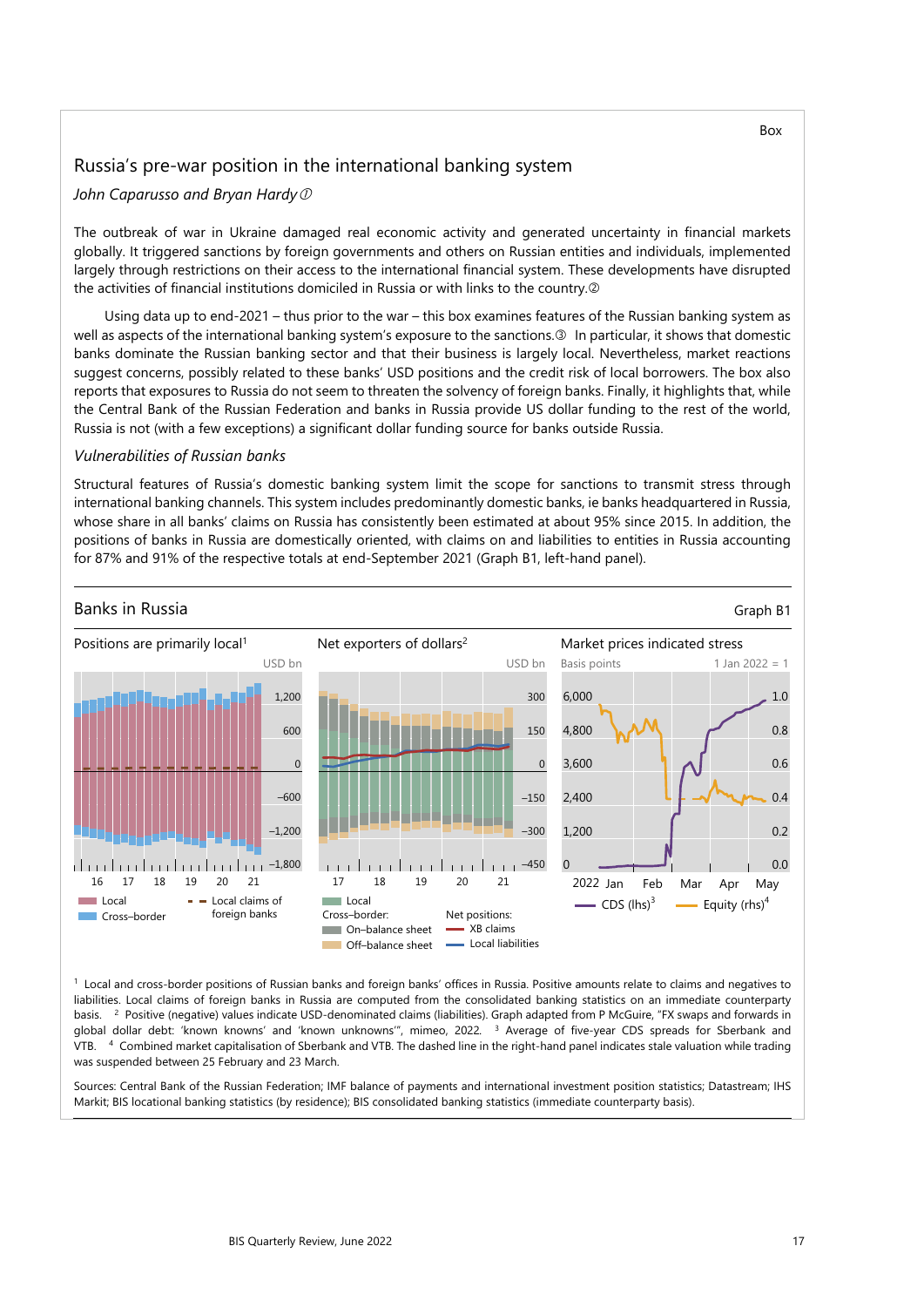The sizeable USD positions of banks in Russia create some vulnerabilities to the war's repercussions. While USD assets closely match USD liabilities at the overall level (combining both on- and off-balance sheet items), there is no such match at the level of either local or cross-border positions (Graph B1, centre panel). Most of the USD liabilities come from local depositors (74% in Q3 2021), which are probably commodities exporters with dollar revenues. By contrast, the USD assets are largely cross-border, consisting of both loans and long positions in the FX swap market. Sanctions could affect cross-border and local positions differently and create a divide between them. For one, a decline in the USD revenues of depositors in Russia could lead them to withdraw USD deposits, ultimately generating a USD funding shortage for banks. In turn, impaired access to cross-border USD claims could hamstring the servicing of local USD liabilities.

Equity prices and CDS spreads after the war's outbreak suggest great investor concerns about Russian banks (Graph B1, right-hand panel). These banks' domestic focus does not shield them from the risk that the war's repercussions worsen the solvency positions of domestic borrowers. Furthermore, the prospect of stress from crossborder or local USD mismatches likely concerns investors, to the extent that Russian banks, corporates and wealthy individuals have been effectively isolated from international payments and settlements systems for both cash and derivatives markets.

#### *Implications for the international banking system*

Foreign banks' consolidated claims on borrowers in Russia are small in aggregate. From the perspective of most foreign banking systems, Russia accounts for less than 1% of total foreign exposures – comprising cross-border claims, claims made by local affiliates, and off-balance sheet exposures, such as credit guarantees (Graph B2, left-hand panel, red dots). The country features in the top 10 counterparty locations for only one major banking system, Austria, where it still accounts for less than 5% of domestic banks' total foreign exposures. Across banking systems, typically only a few individual banks have material exposure to Russia.



1 Total foreign claims and other potential exposure (derivatives, credit commitments and guarantees) on all foreign counterparty countries by bank nationality. <sup>2</sup> Share in total exposure, ie foreign claims plus other potential exposures. <sup>3</sup> Horizonal axis: Tier 1 capital of Russian subsidiaries relative to parents' consolidated Tier 1 capital at end-2021 or most recent available. Vertical axis: change in market capitalisation from 17 February 2022 (one week before onset of the war in Ukraine) to 17 May 2022. 4 Cross-border USD liabilities to Russia divided by total USD liabilities. Each bar represents banks located in a given jurisdiction. The graph shows 47 jurisdictions, seven of which do not report any USD liabilities to Russia. Data as of end-2021.

Sources: S&P Capital IQ Pro; BIS locational banking statistics; BIS consolidated banking statistics (on a guarantor basis).